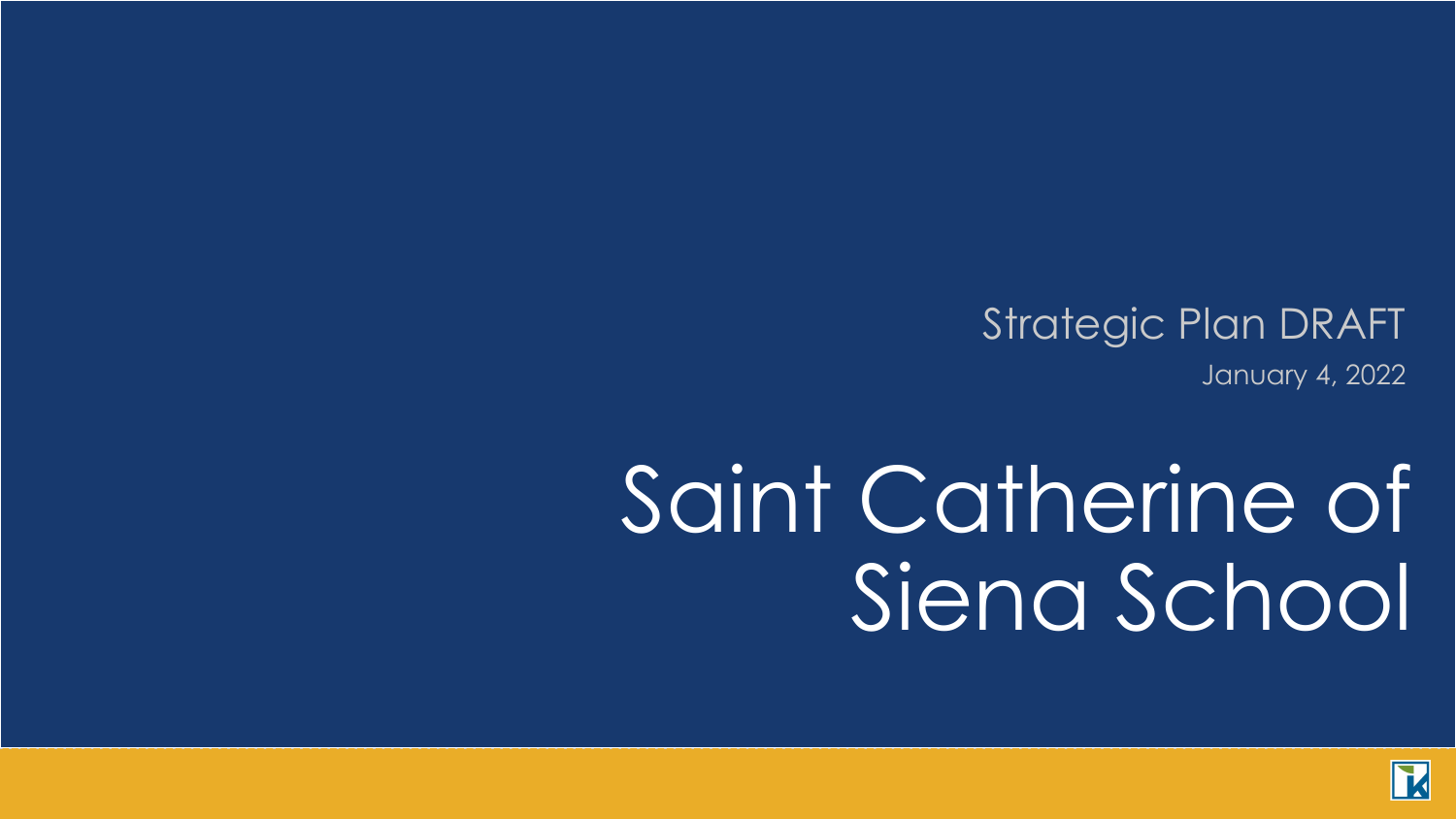# **Strategic Priorities / Planning Committees**

- ◆ Student Learning, Program Development & Innovation
- ◆ Catholic Faith & Character
- ◆ Student Life
- **Campus & Infrastructure**
- ◆ Institutional Stewardship & Governance

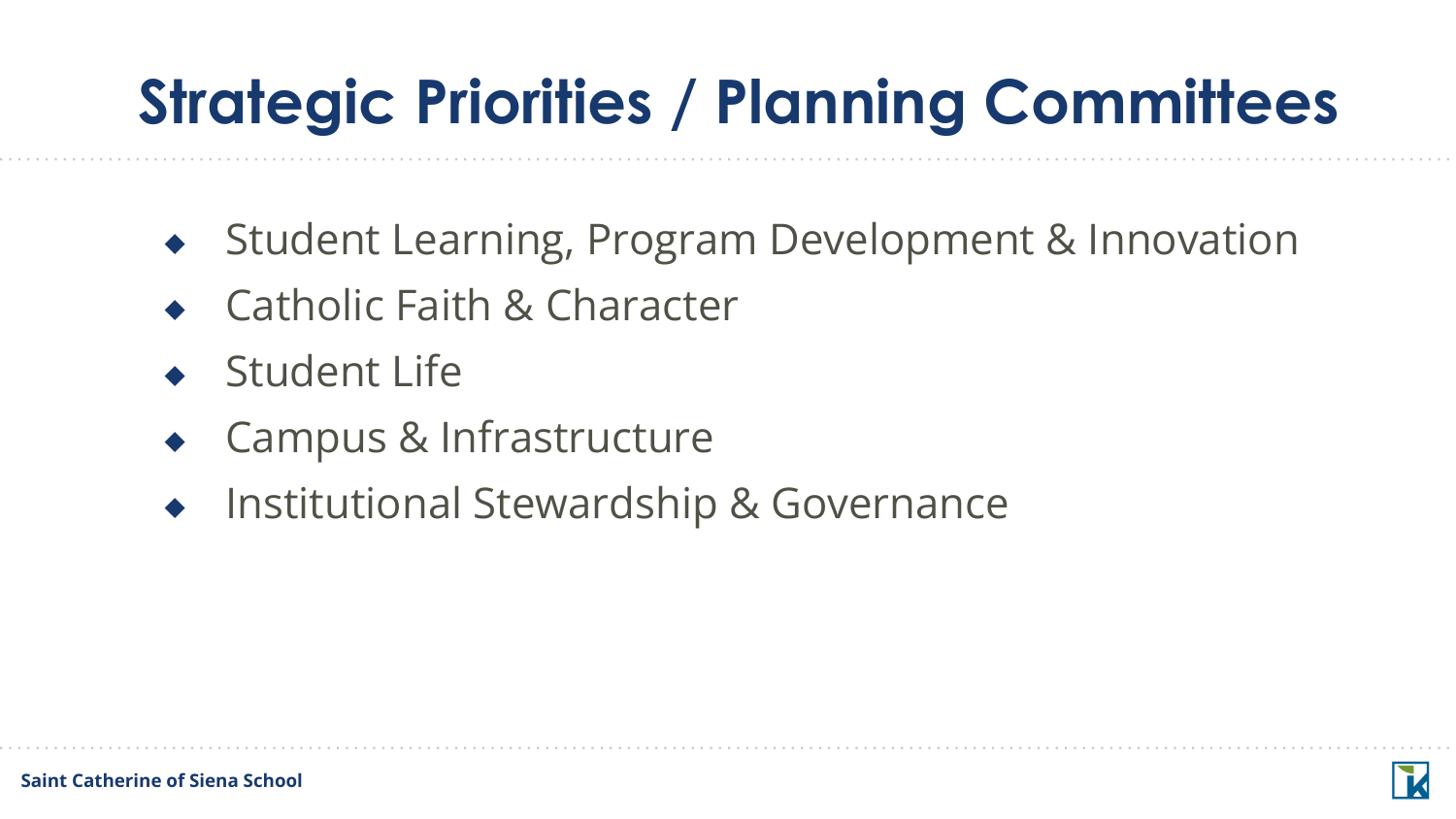

#### **Student Learning, Program Development & Innovation**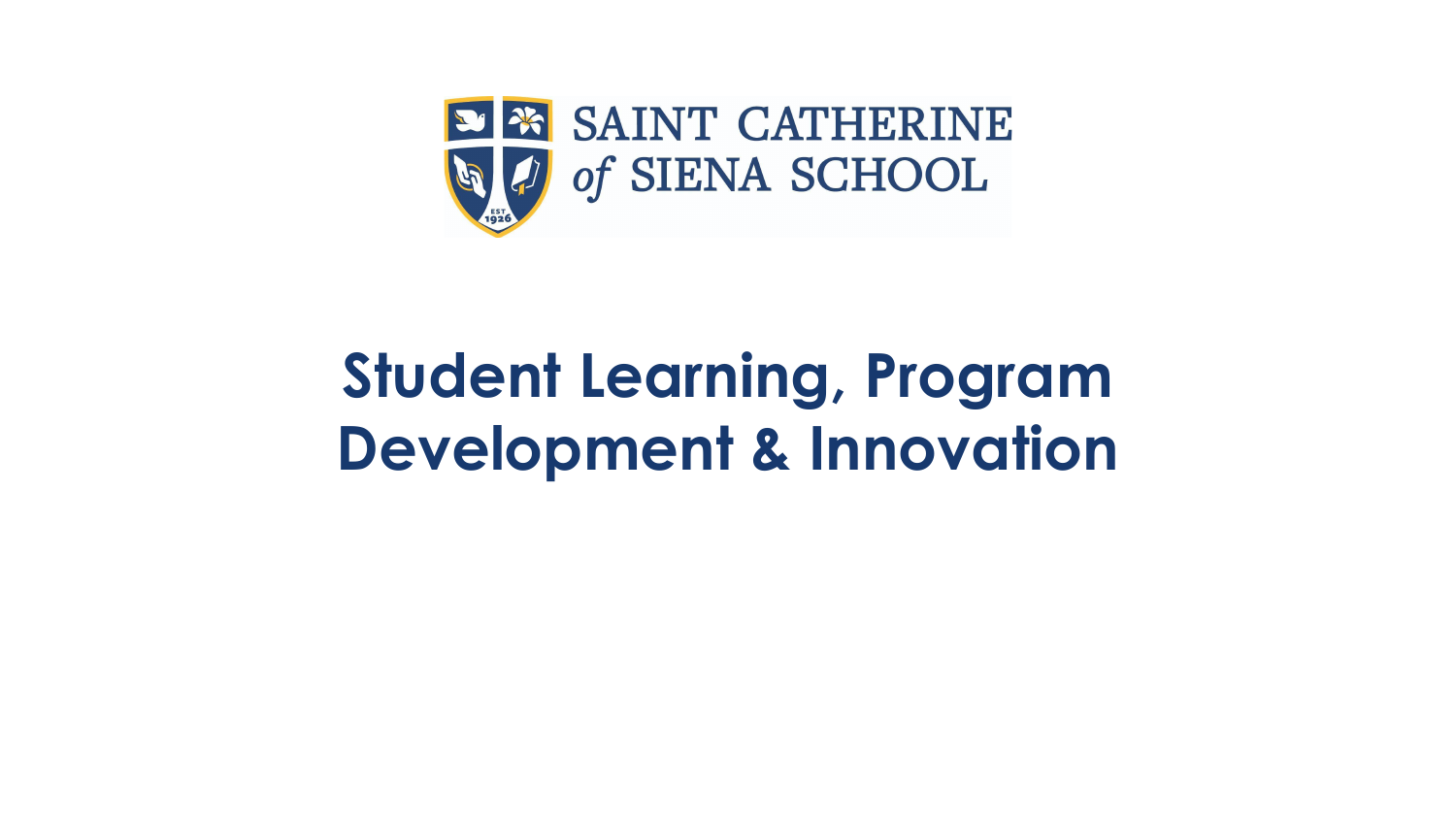**Develop a comprehensive learning support program that provides gradeand developmentally-appropriate services for students with academic challenges and needs.**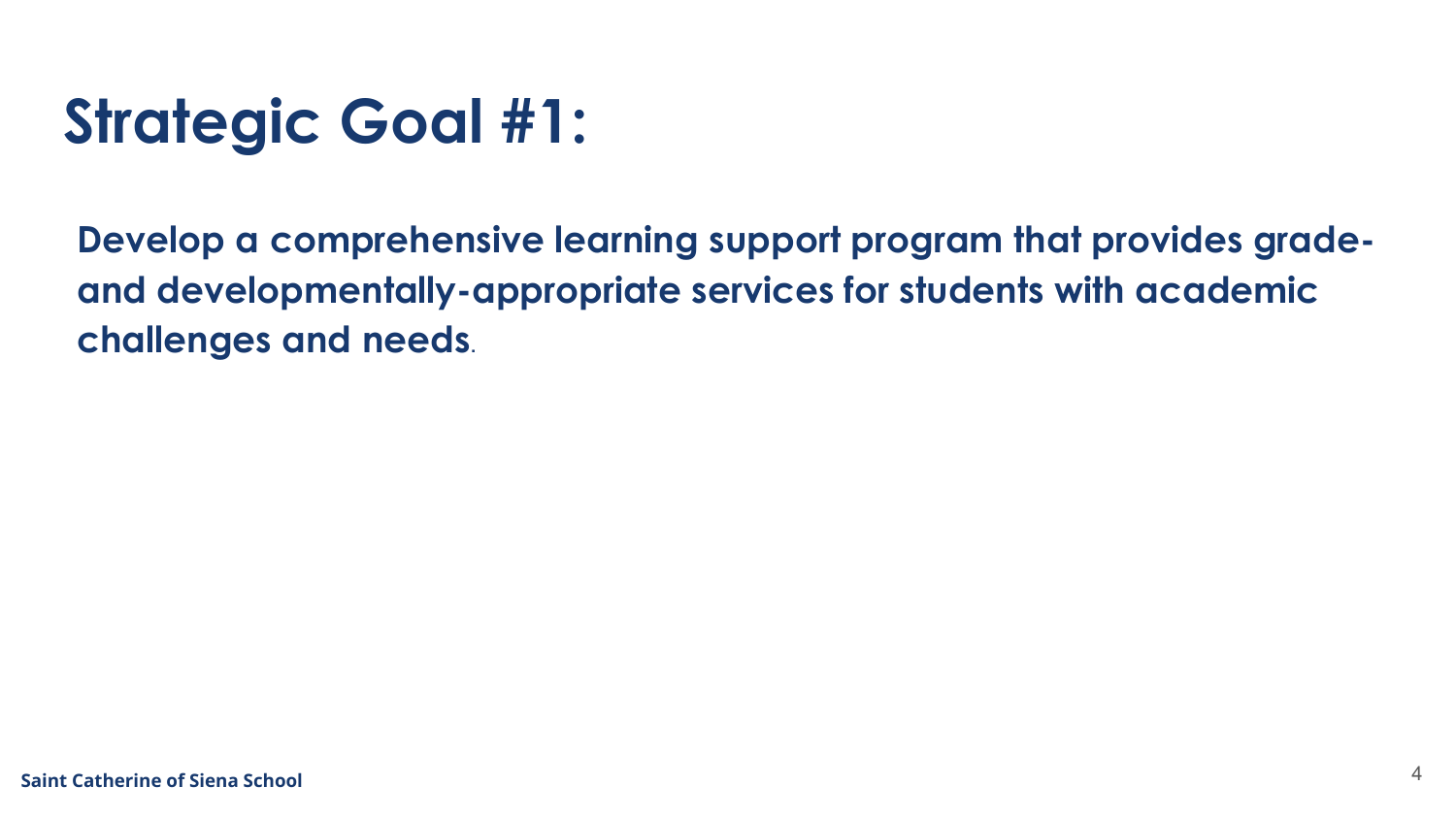**Explore the development of a program to support and foster the demonstrated and potential abilities of gifted and talented students and those with high abilities.** 

**Such students need the stimulation of advanced academic challenge and enrichment, and the support of social needs. With appropriate teacher training and programming, SCS can meet the needs of its brightest students and give them every chance to thrive.**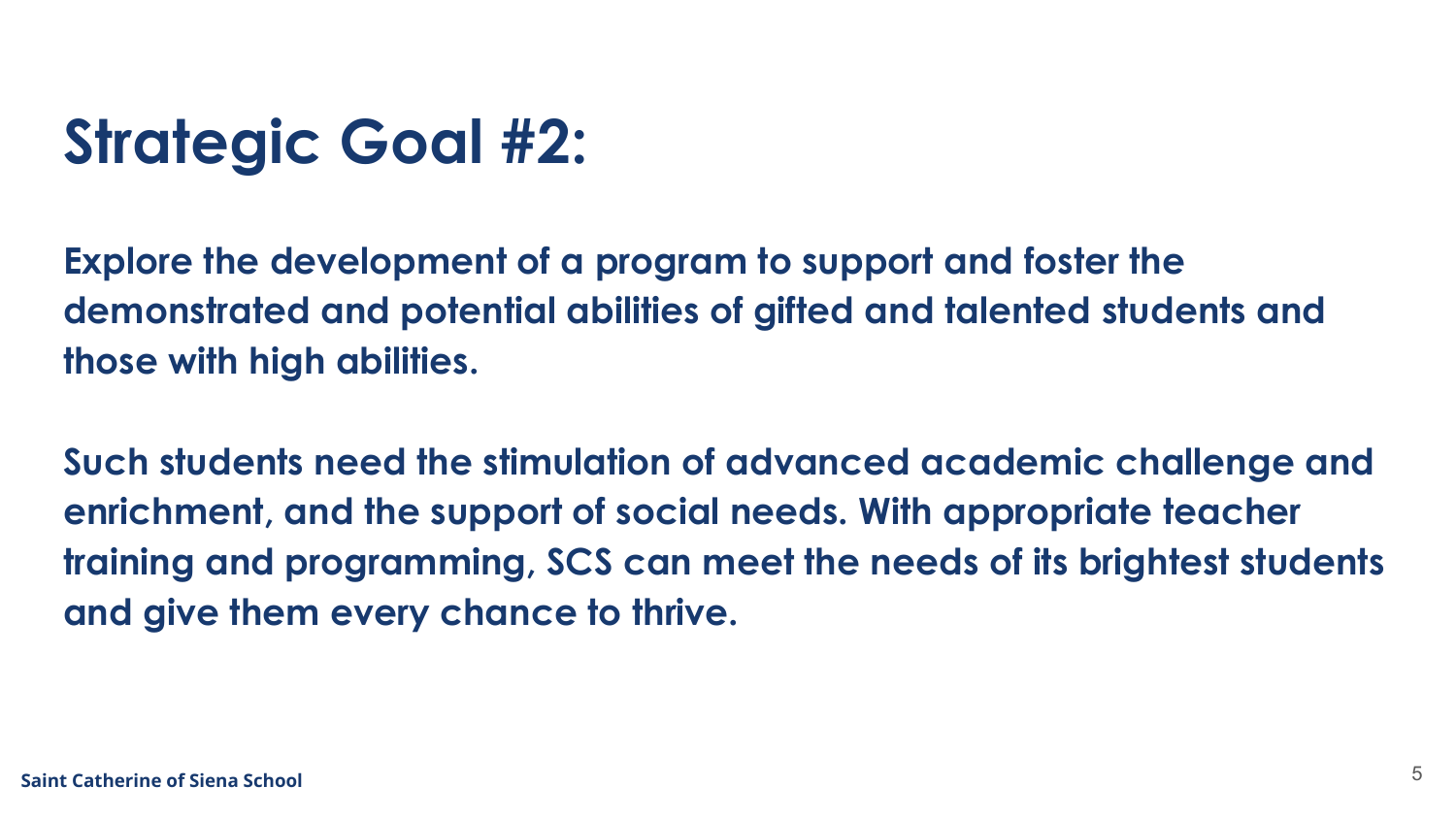**Continue to develop and strengthen our teaching and curriculum to support our commitment to holistic, personalized, student-centered learning. This learning recognizes a student's individual strengths and interests and actively engages those through a variety of appropriate, hands-on activities. Our goal is to educate students who love to learn and are empowered with confidence and skills to become lifelong, self-directed learners**.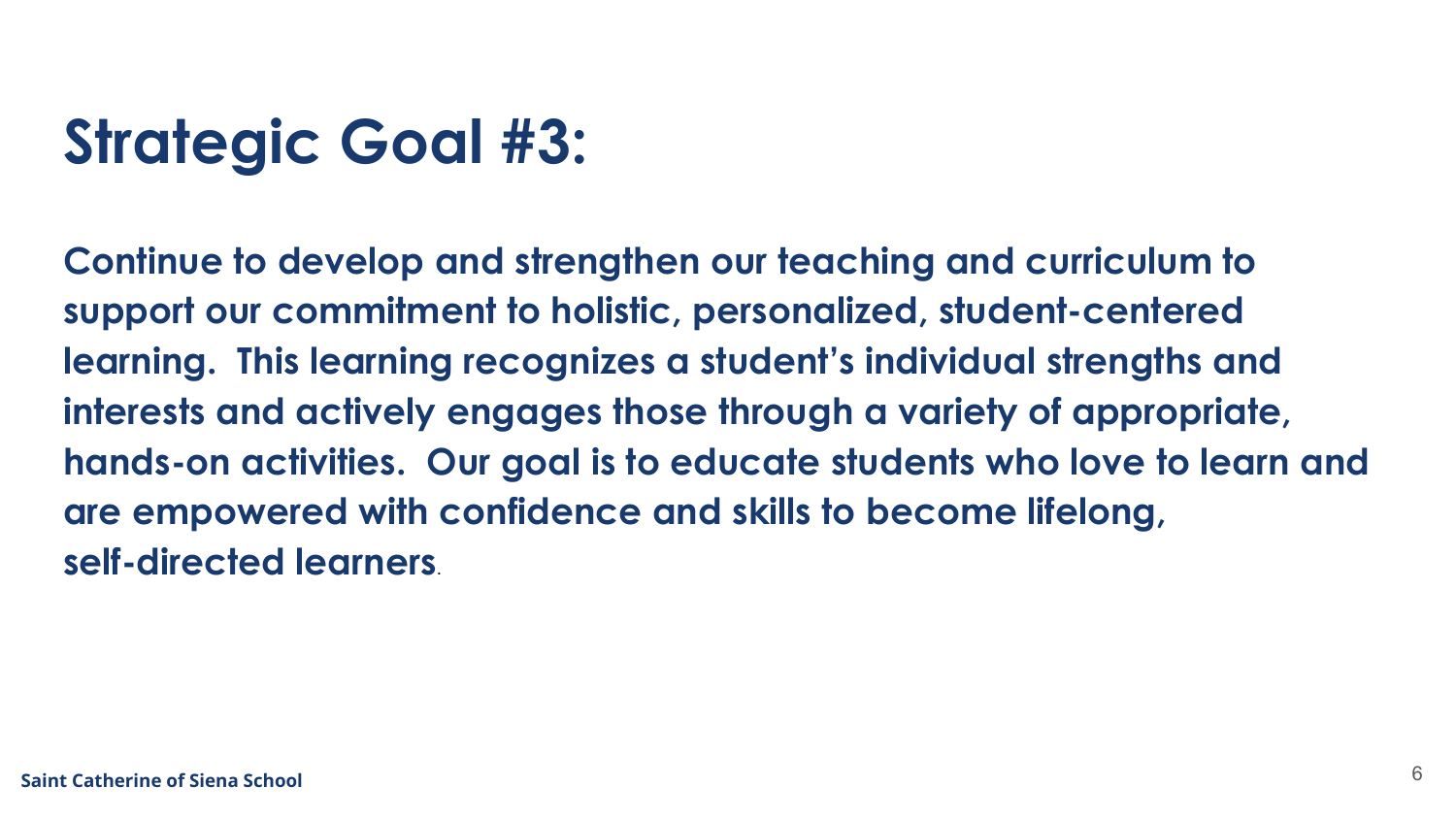- **● Initiative 1:** Implement problem- and project-based learning through multi-sensory activities that facilitate hands-on and group engagement. Explore the development of a dedicated Makerspace.
- **● Initiative 2:** Explore new experiential learning opportunities (on- and off-campus, field trips, and other engaging enrichment activities).
- **● Initiative 3:** Further development of STREAM (multi-year implementation and financing plan), including continued support and training through WPI.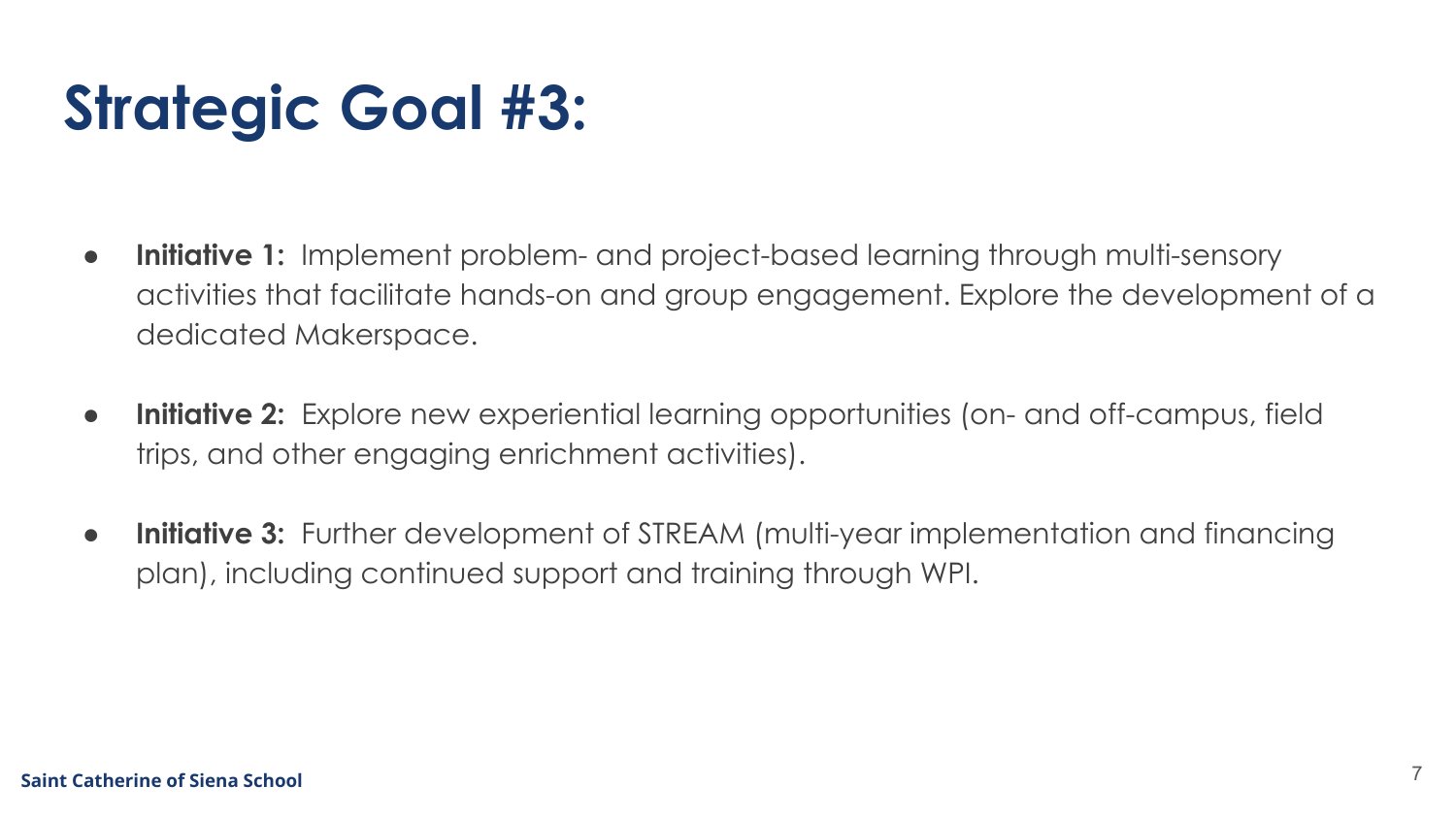- **● Initiative 4:** To further develop and align curriculum by implementing Zearn Math, American Reading.
- **● Initiative 5:** Establish SCS Essential Learning Outcomes (ELO's), the priority learning goals that are fostered and developed across the SCS educational experience. Begin initiative with 8th Graders for ELA, Math, Spanish and Science. Use ELO's to help develop a Profile of a SCS Graduate.
- **● Initiative 6:** Provide faculty and staff professional development and support in the implementation of student-centered learning. Successfully integrate within one academic discipline (e.g., mathematics), as a model for broader, curriculum-wide implementation.
- **● Initiative 7:** Expand opportunities and student experiences that foster social-emotional growth. Consider programs that empower our students to live our school motto (e.g., could include the Second Step Curriculum, Bullying Prevention, Theater Presentations).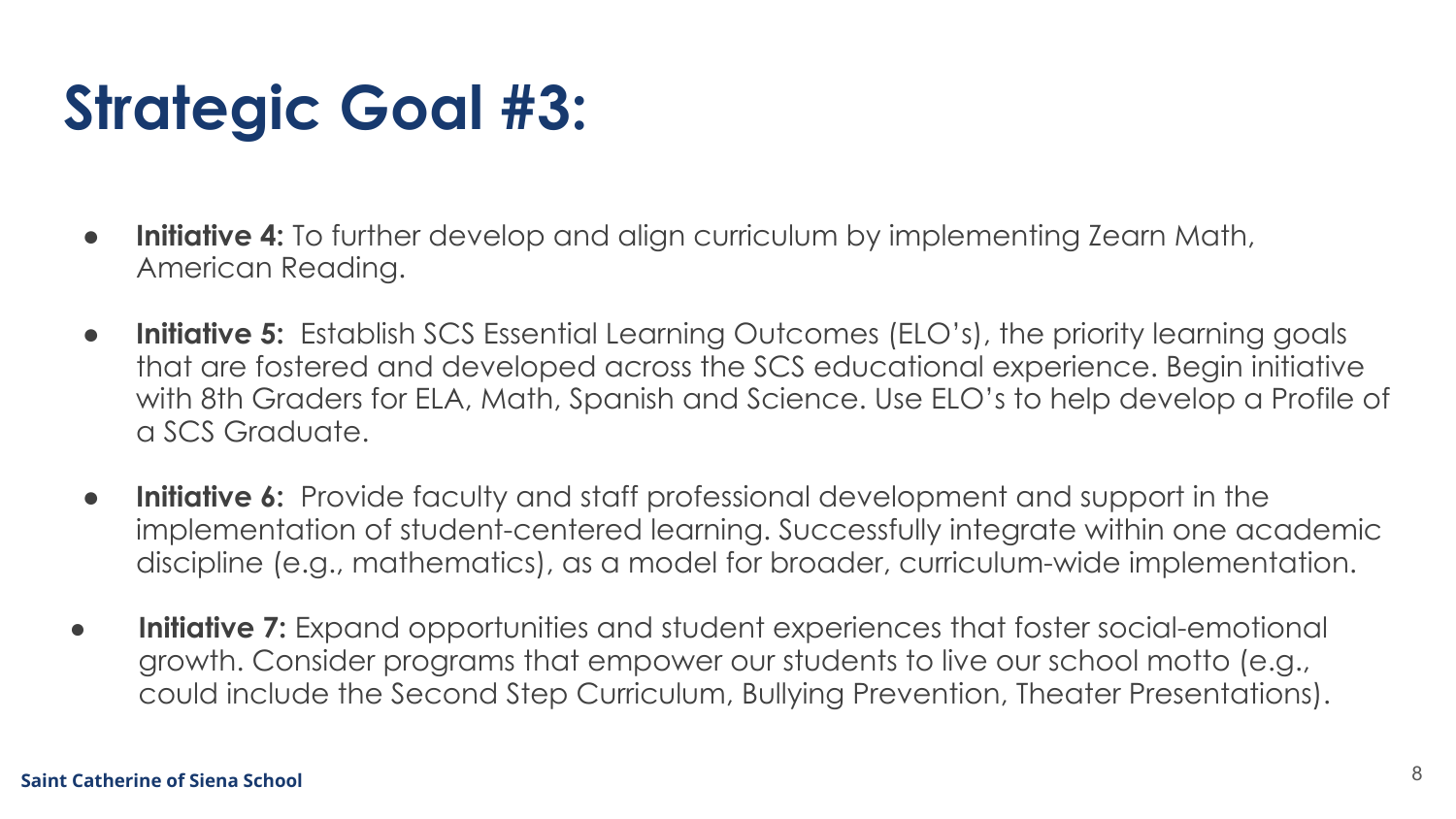**Reinvigorate and develop the distinctiveness of the Little Hawks Early Childhood Program.**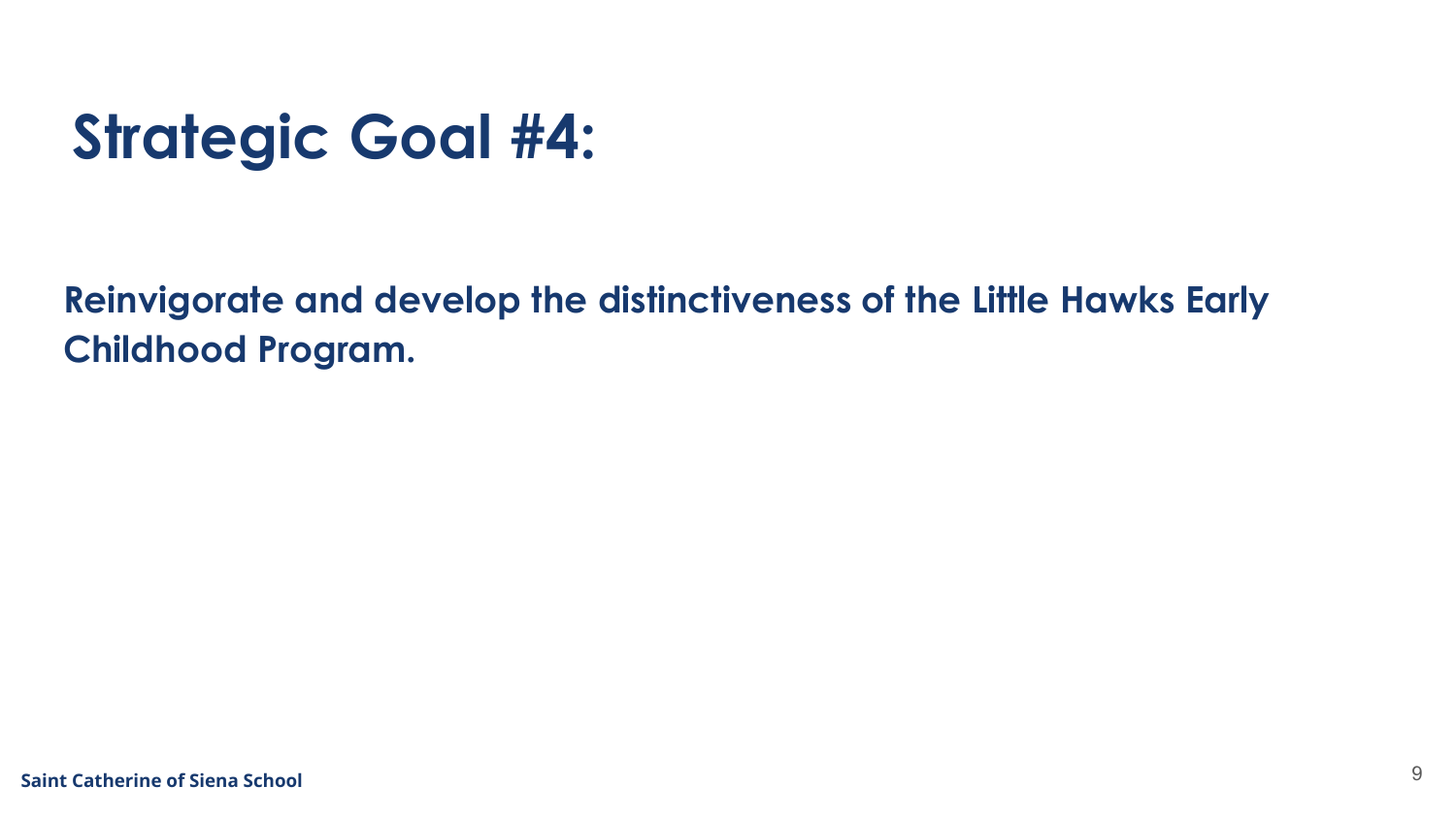**• Initiative 1:** Utilize the ECERS assessment to define strengths, opportunities, learning expectations, and goals for our early childhood program, including teaching practices, space and resource needs, desired innovation and enhancements, and overall program identity and image.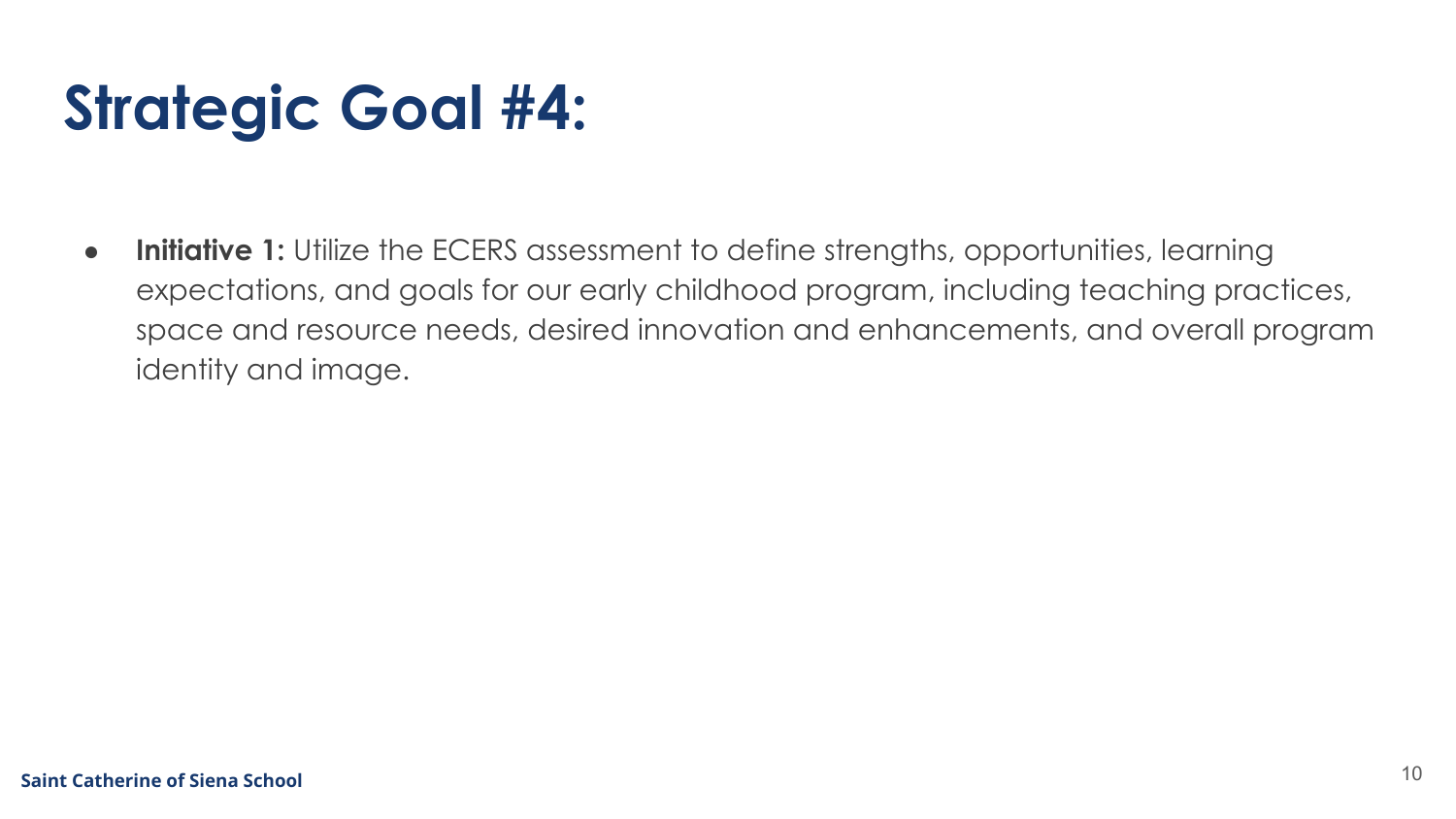**Reinvigorate and strengthen the Middle School program and experience.**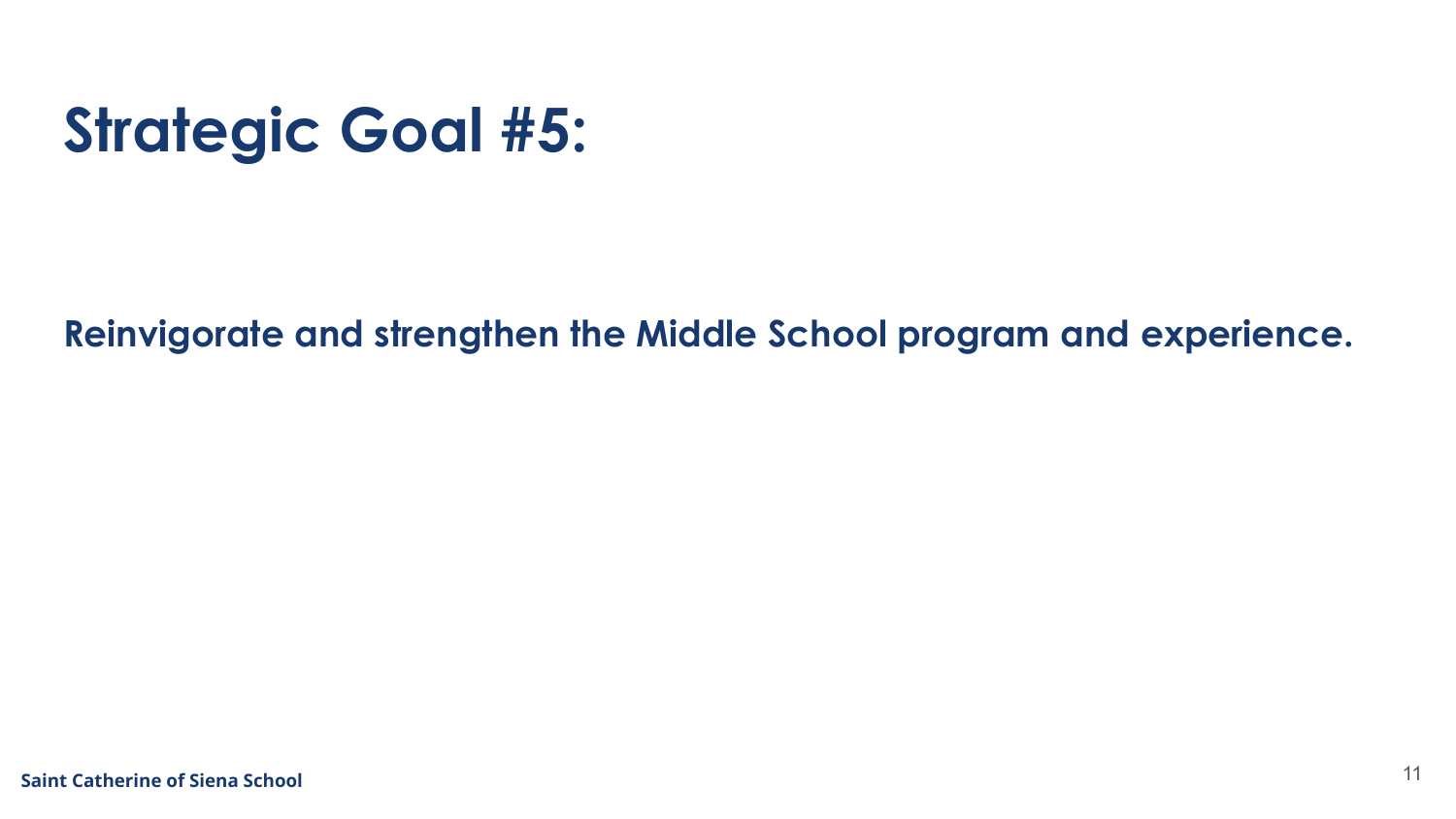- **Initiative 1:** Conduct a comprehensive assessment of the Middle School program, reviewing its needs and opportunities, including:
	- program philosophy, purpose, and outcomes
	- student leadership and character formation
	- course scheduling to cultivate innovative and independent learning
	- curriculum and teaching models student-centered, project- and problem- based
	- learning spaces, to cultivate creativity and collaboration
	- learning and mentoring partnerships
	- other considerations that will drive a more dynamic, student affirming, enriching, competitively distinctive and impactful middle school program.
	- examine possible new leadership position to support the growth of curriculum, professional development and teacher support, and student formation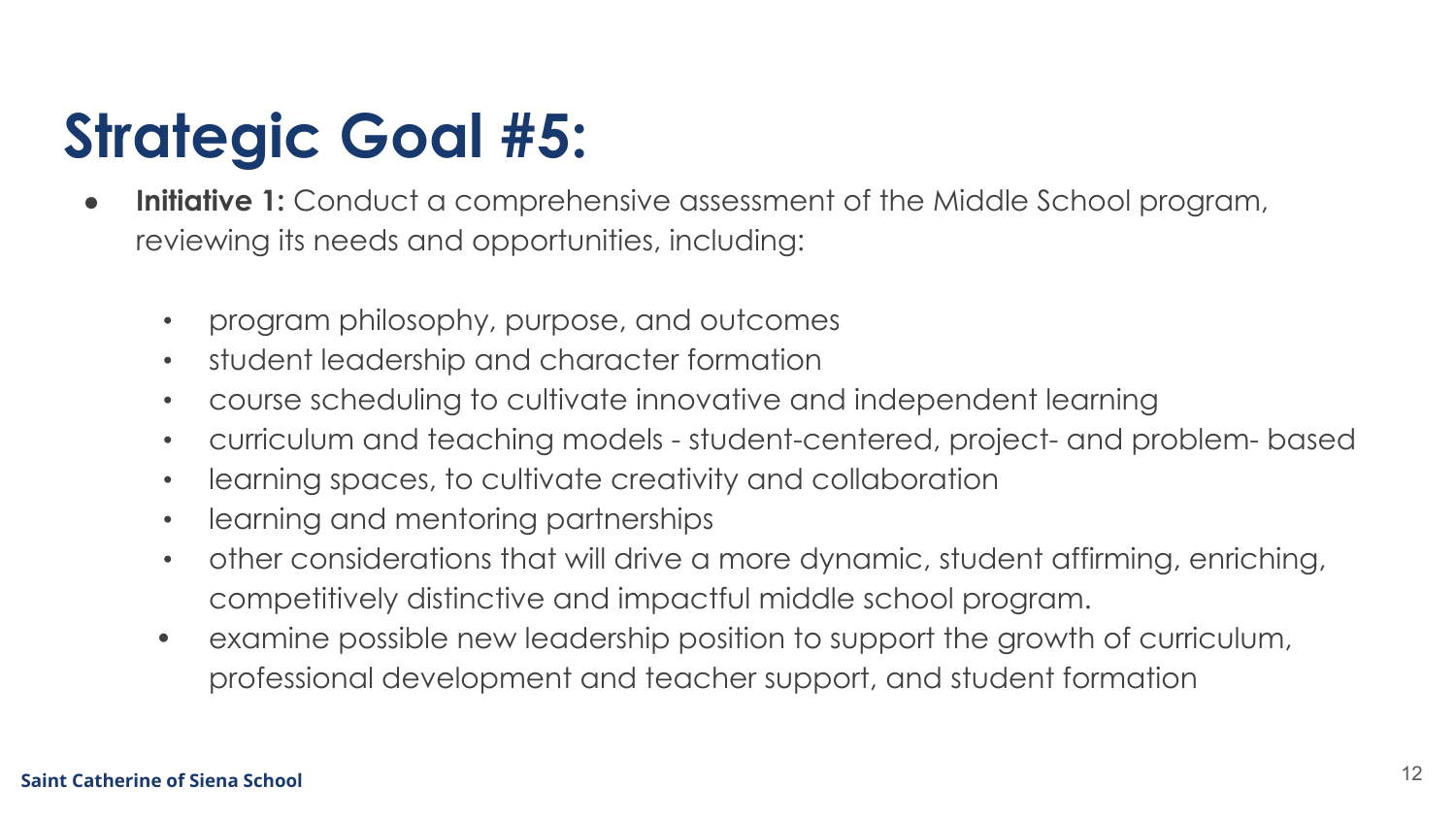

#### Catholic Faith & Character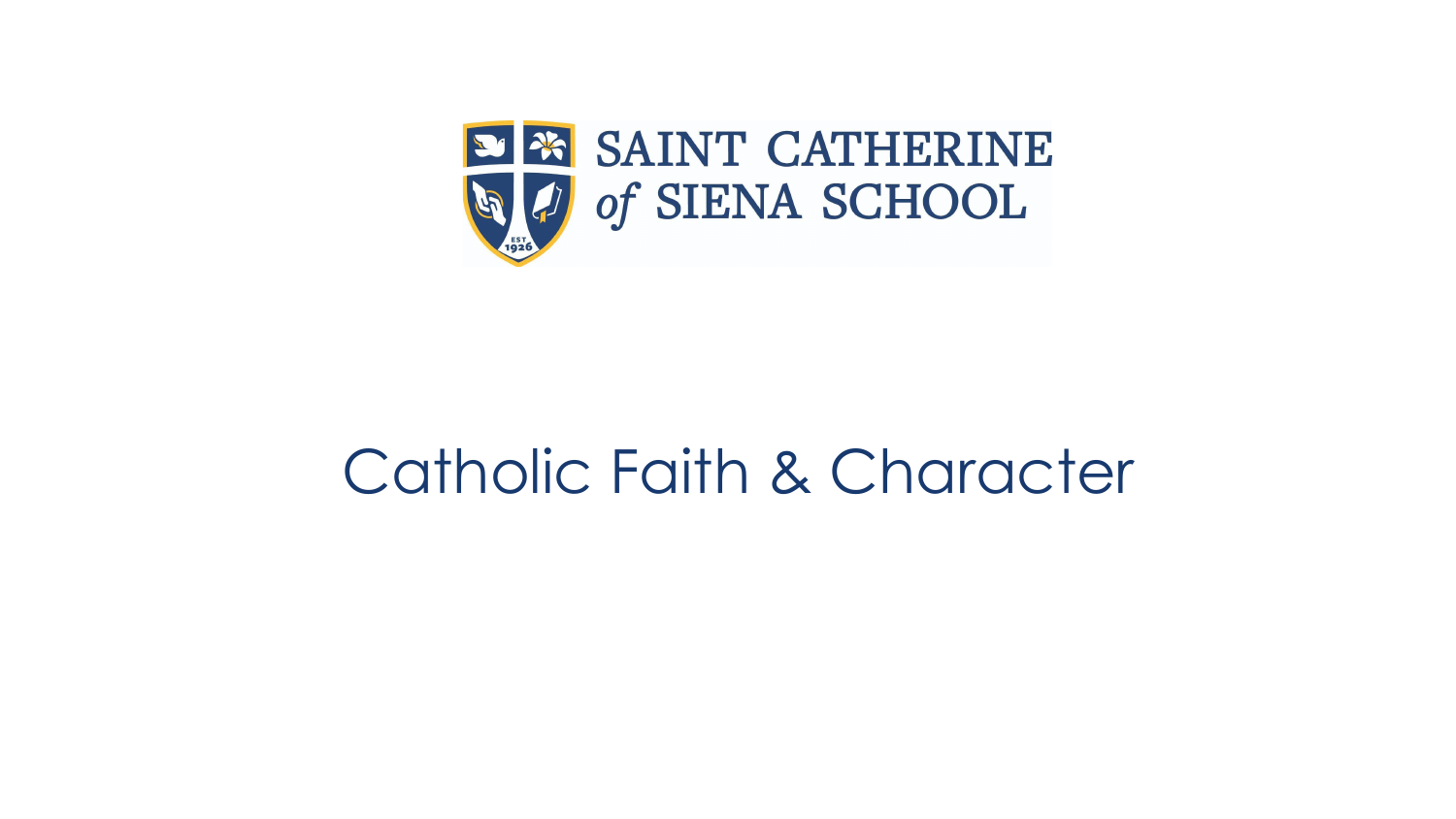**In an intentional and prayerful way, mentor faith-filled teachers and staff who will continue to ignite the SCS community with the fire of divine love.**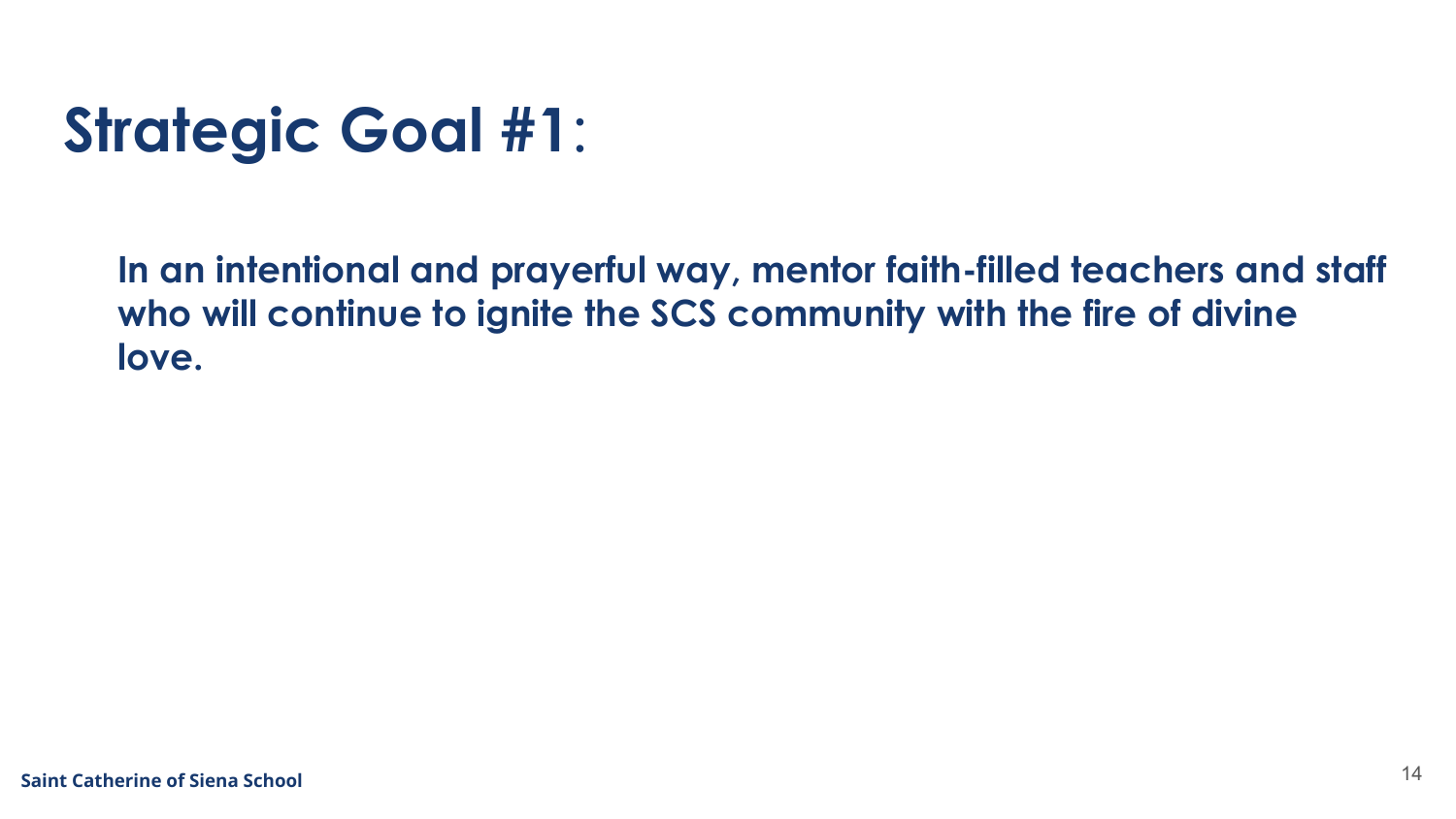- **Initiative 1:** Nurture within Saint Catherine of Siena School "a new culture of life" where the sanctity and dignity of every life from the moment of conception till natural death is loved, appreciated, and cultivated.
- Form partnerships with community Pro-Life advocates like Friends for the Unborn in Quincy, Pregnancy Care in Merrimack Valley, and the like.
- Include Catholic Faith and Identity speakers and presenters to enhance Catholic Development (CD) among teachers and staff, mirroring teacher Professional Development (PD). Consider Pro Life speakers who will proclaim the Gospel of Life. (Reference Pope John Paul II "Gospel of Life – Evangelium Vitae", chapter IV) Encourage periodic student collections (Advent & Lent) of needed goods for places like "Friends for the Unborn" in Quincy and other organizations which support the lives of pregnant women and their children.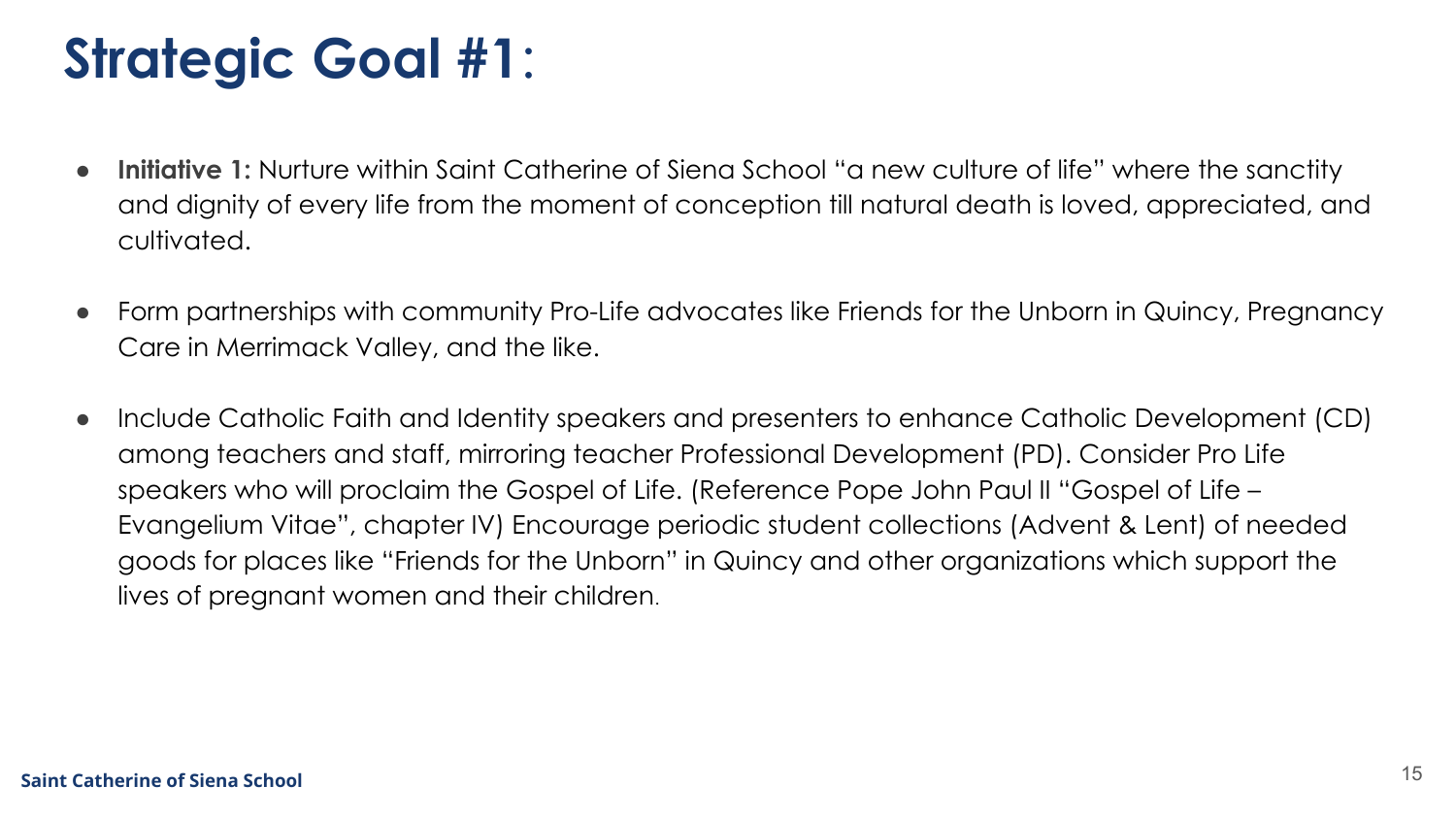- **Initiative 2:** Continue to offer opportunities and programs for teachers and staff to renew and nurture their faith and spiritual well-being.
	- Encourage faculty and staff to attend Mass together, and explore the scheduling of a monthly faculty and staff Mass.
	- To help increase knowledge and engagement of our Catholic faith, Church teaching and practices, prayer and spirituality, etc., encourage teachers to use the Catholic formation websites, such as FORMED, Hallow, etc.
- **● Initiative 3:** Emphasize the Saints as models of Christian living. Because our goal as Christians is to be saints, it helps for us to learn about those who are saints!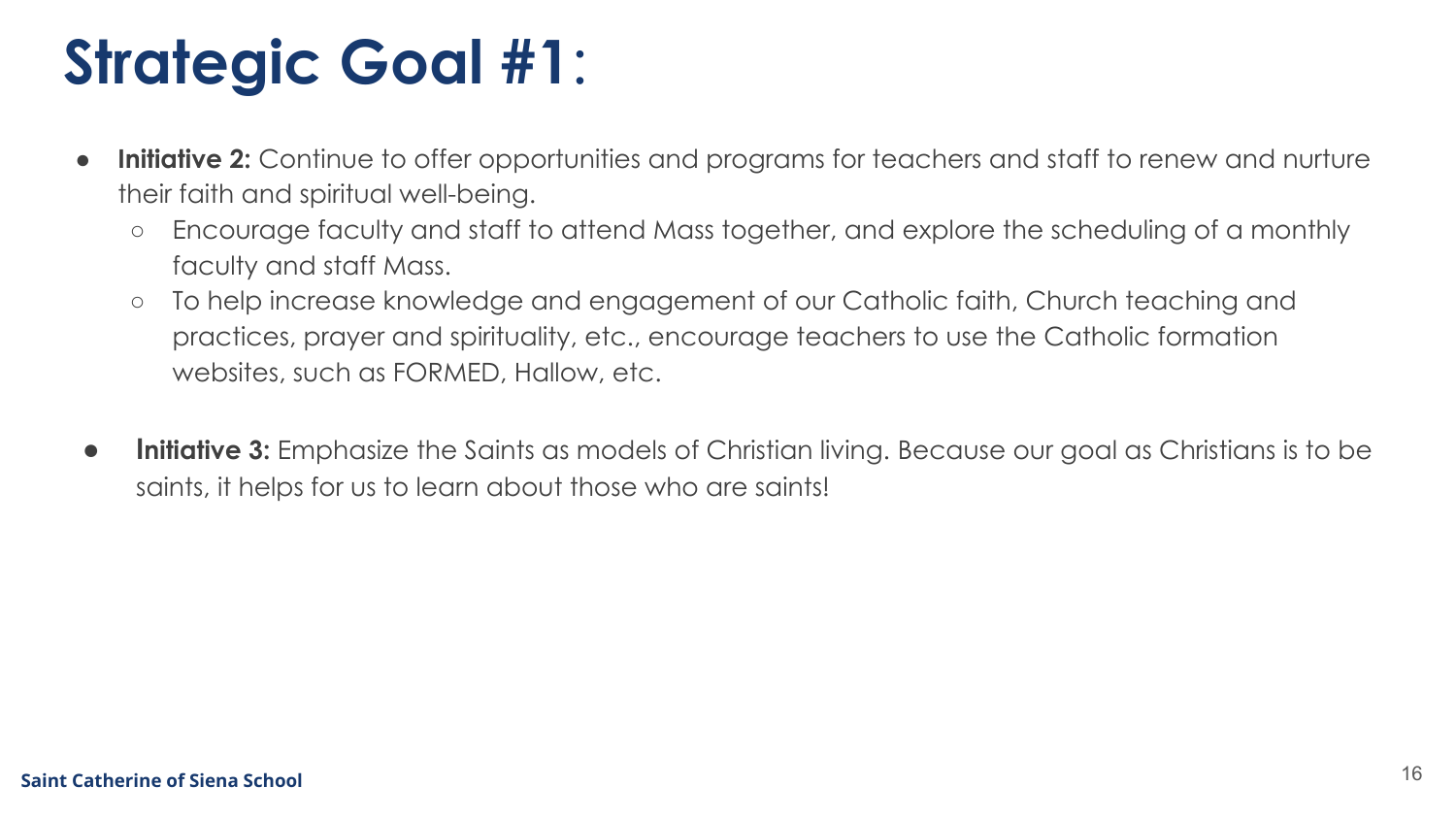**Establish a Spiritual Life Committee inclusive of parents, teachers, and clergy to research and provide programs and opportunities to deepen and enrich the faith lives of families, allowing parents to hand on the faith and teachings to their children. These programs and activities may include forming a Saints Louis and Zelie Martin Society and other means of spiritual enrichment, Catholic solidarity, and fellowship.**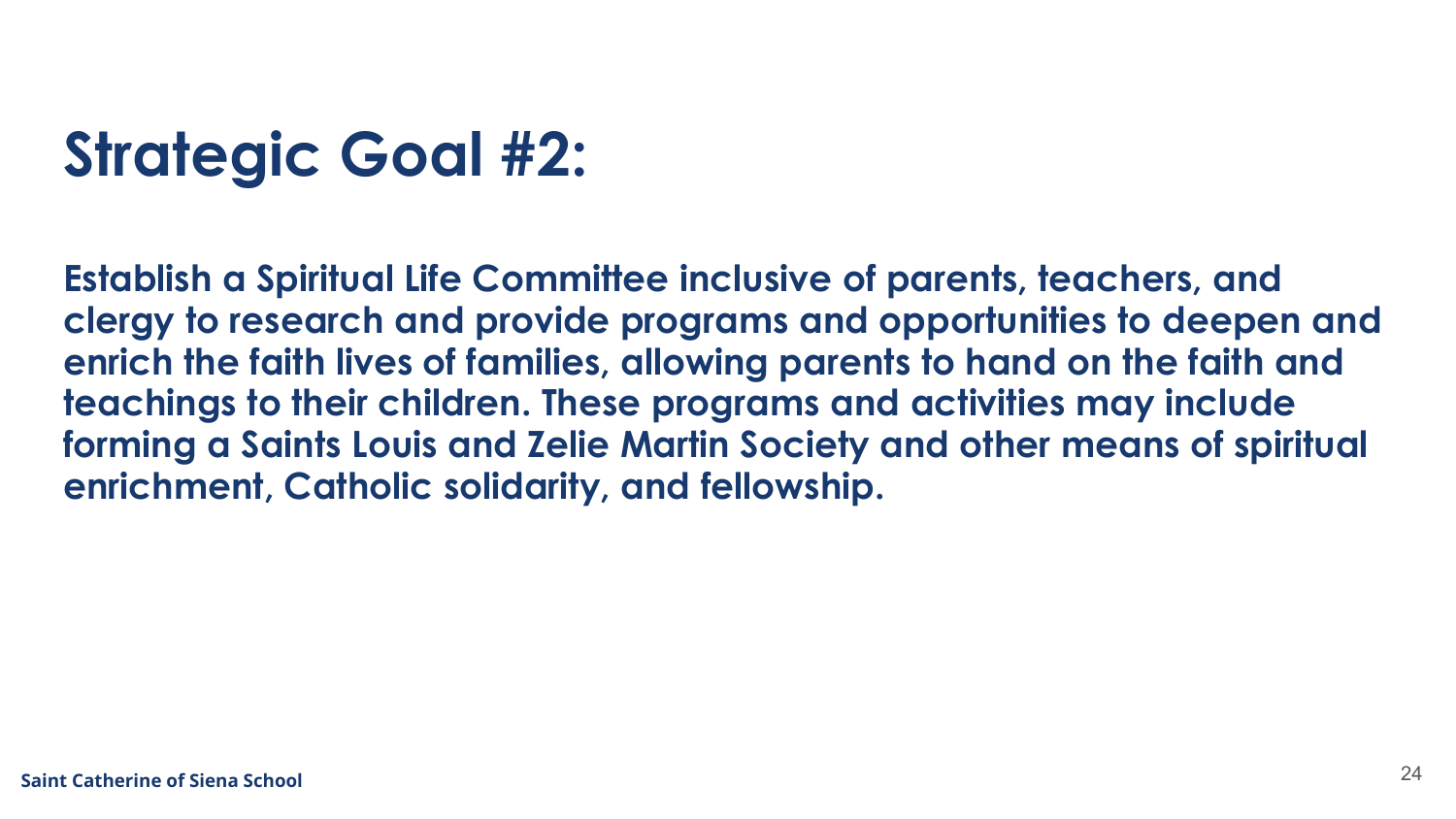**Initiative 1:** Develop a Parent Fellowship through predominantly social events. Ideas not limited to: Theology on Tap, Holy Hour, Walks to Lewis' or bowling, Evening Prayer, movie showings, and service projects.

**Initiative 2:** Provide Parent Faith Enrichment Programs. Ideas not limited to Evenings of Reflection, Speaker Series, Book Group, Bible Study, Advent or Lent Groups, Study Group and Open RCIA.

**Initiative 3:** Develop Programs for Families to Practice their Faith. Ideas would be in addition to those already offered by the Parish and not limited to: Rosary, Holy Hours and Stations of the Cross during Lent.

**Initiative 3:** Establish a liaison (a member of the parish Pastoral Council who is also a school parent)responsible for communicating parish events to the SCS community; and collaborate, where possible, on events offered for faith-centered activities and family events (example, Little Flowers).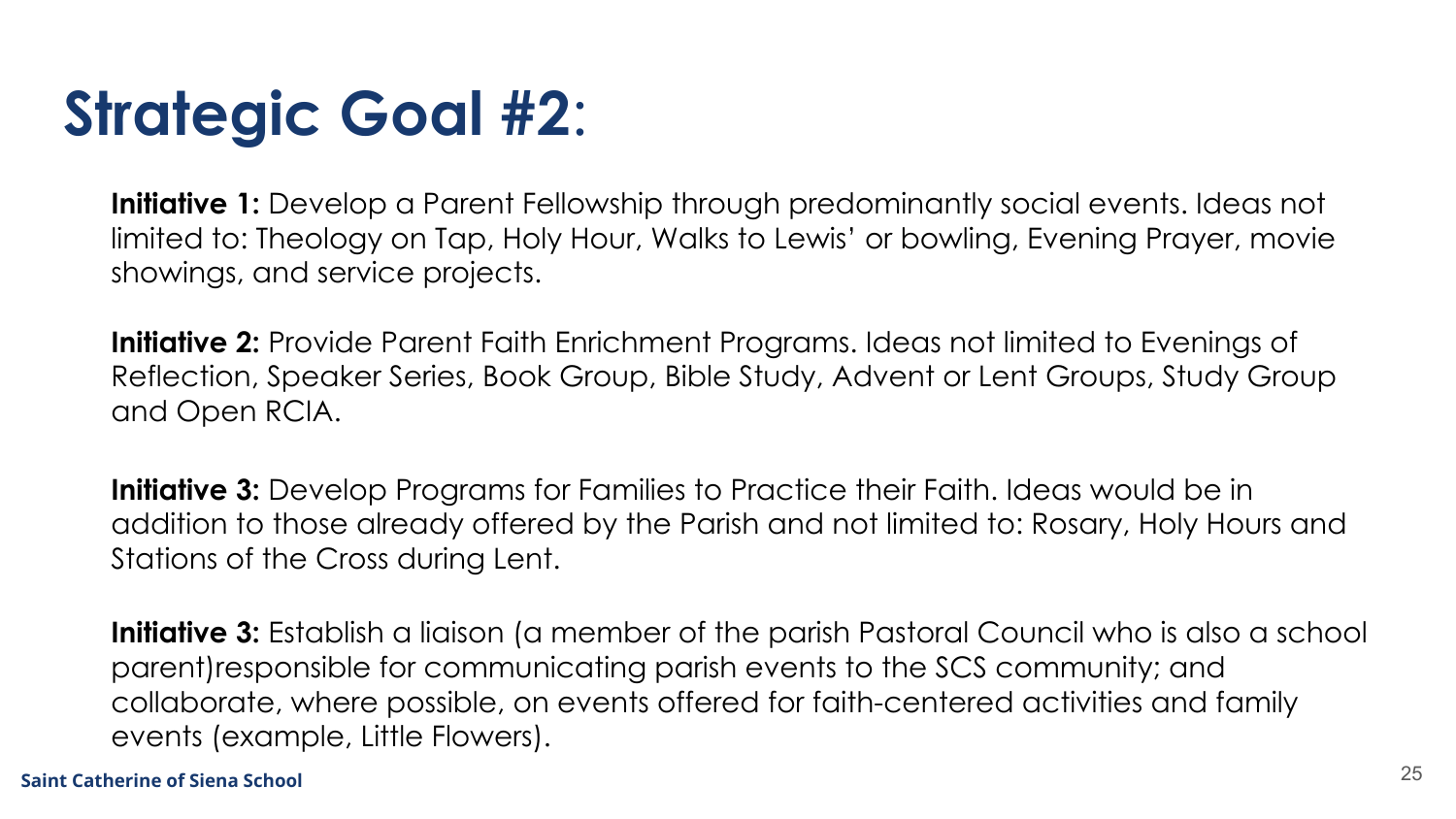**Enrich the Sacramental life of the school and cultivate a deeper understanding of and appreciation for the graces communicated through the Sacraments.**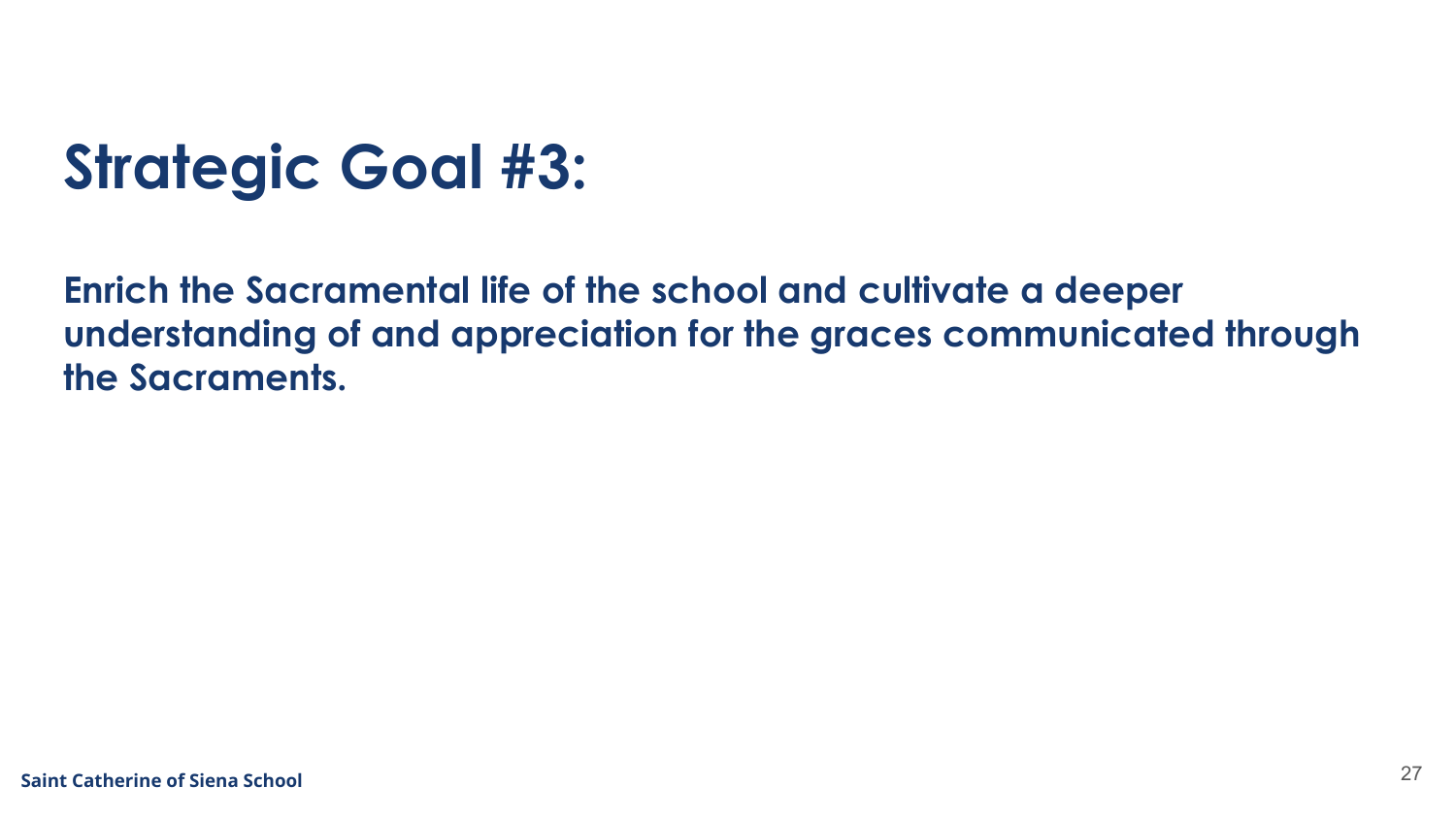**• Initiative 1:** Foster a greater reverence, love, understanding, and more meaningful and proper participation in the Liturgy. This would include the review of Mass responses and other appropriate liturgical instruction not exclusive of learning within the classroom setting or as part of religion class curriculum at the beginning of each academic year.

- **• Initiative 2:** Begin a regular schedule of Masses for individual or combined classes, in addition to the monthly school-wide Masses.
- **Initiative 3:** Explore opportunities to provide students, parents, and faculty more frequent access to the Sacrament of Penance.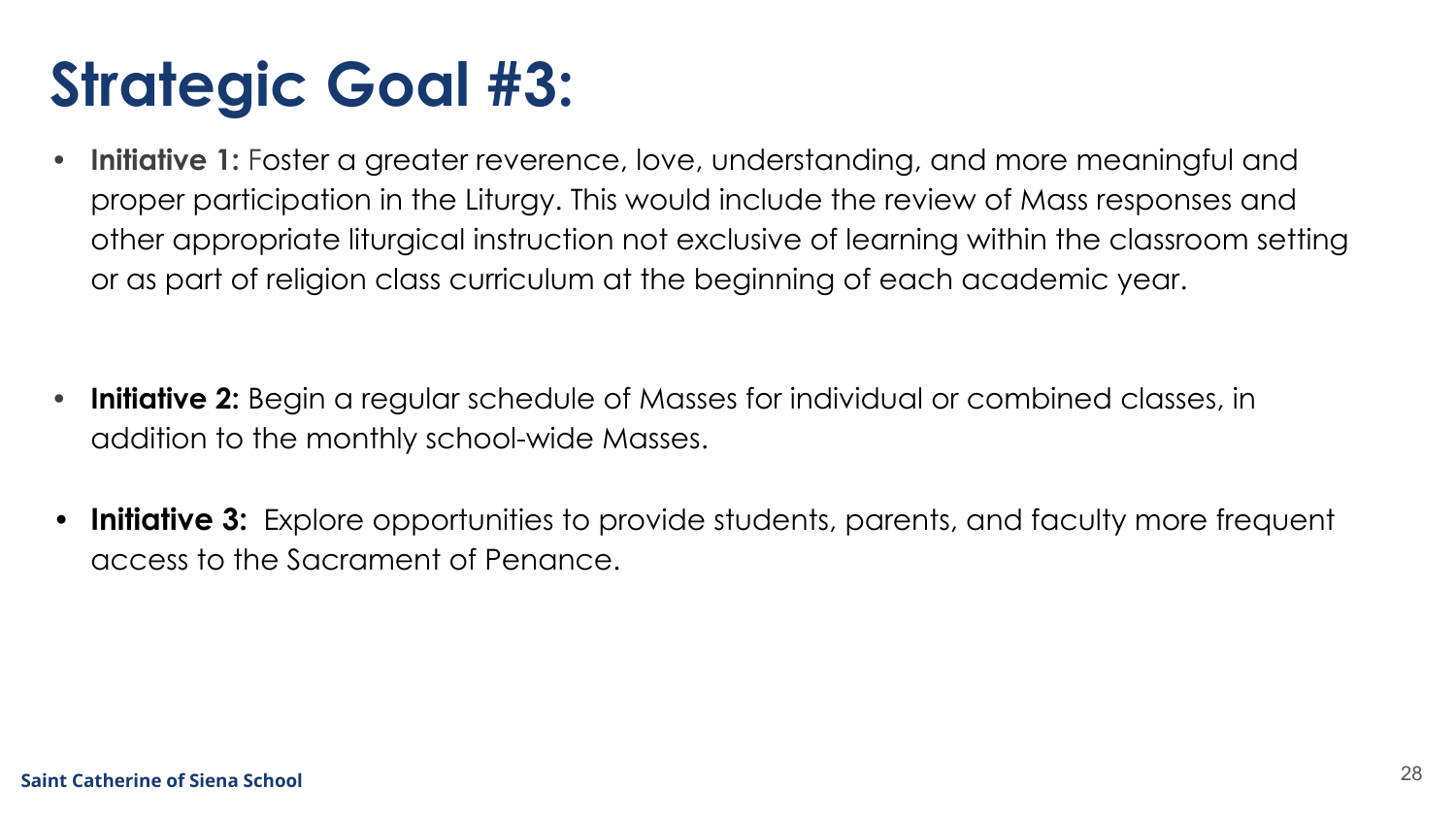**Institute an integrated, school-wide emphasis/program on the formation of character, virtue, and servant leadership.**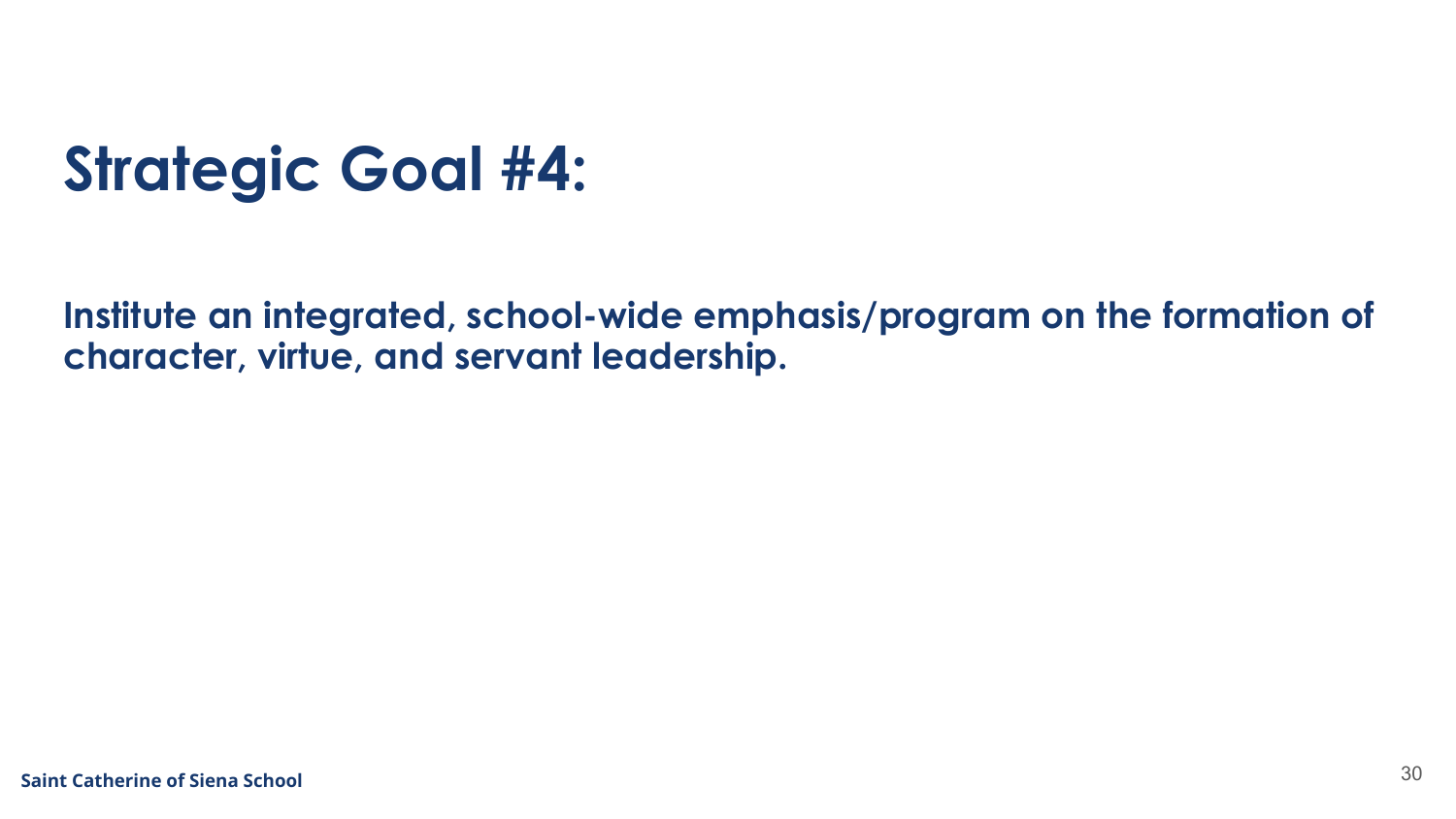- **• Initiative 1:** Review our Virtues and Sophia Programs for emphasis on the Theological and Cardinal virtues. Determine how service projects and class collaboration can tie into these programs. Involve the home community to strengthen parent support.
- **• Initiative 2:** Establish a formal Christian Leadership Formation program, involving all grades but with a particular emphasis on the Middle School (for example, *Pathways*).
- **• Initiative 3:** Develop and expand student service programs, within and outside school, involving students, faculty, parents, alumni, and community. Start a student service club (inclusive of lower grades).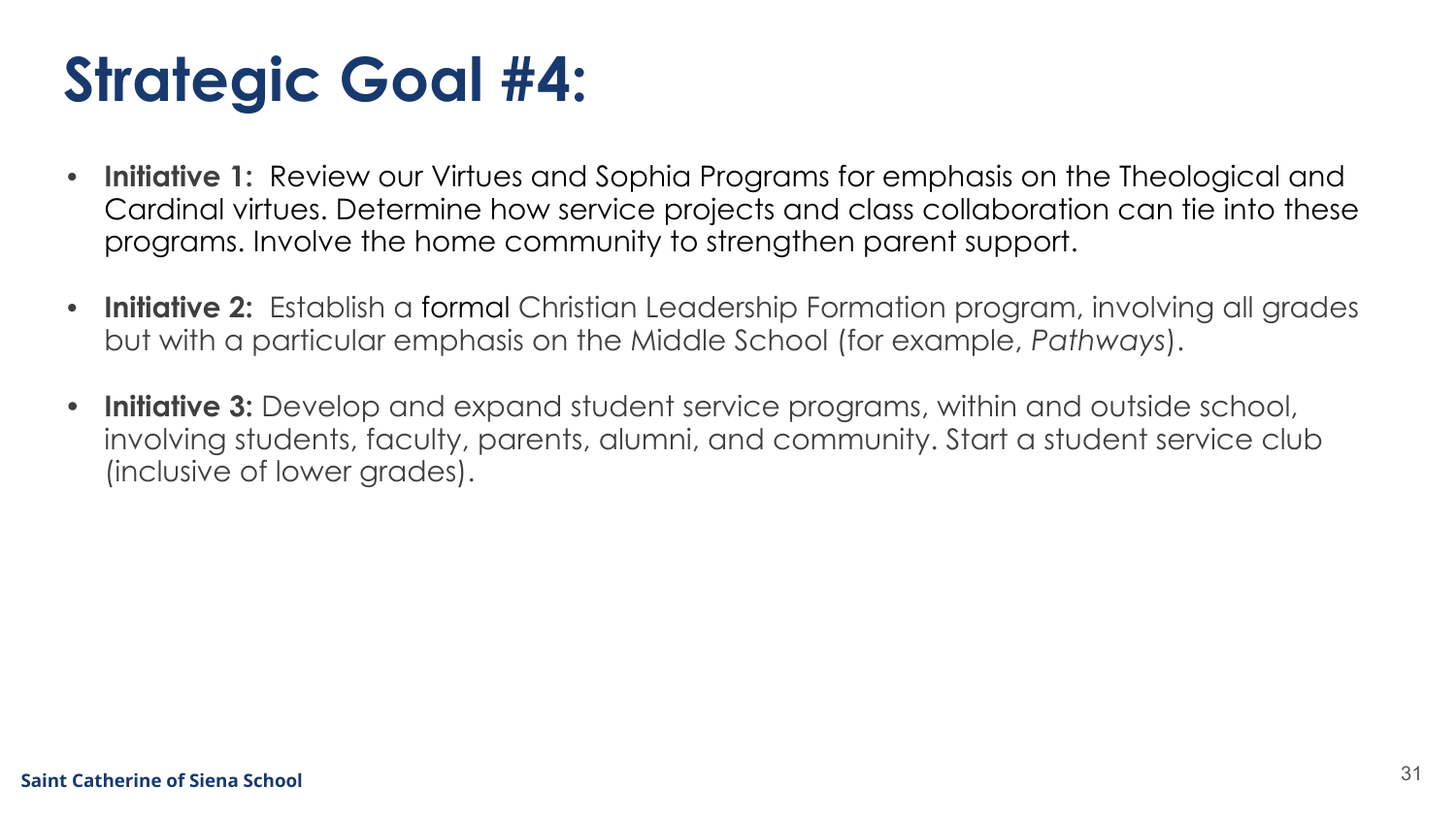

#### **Student Life Planning**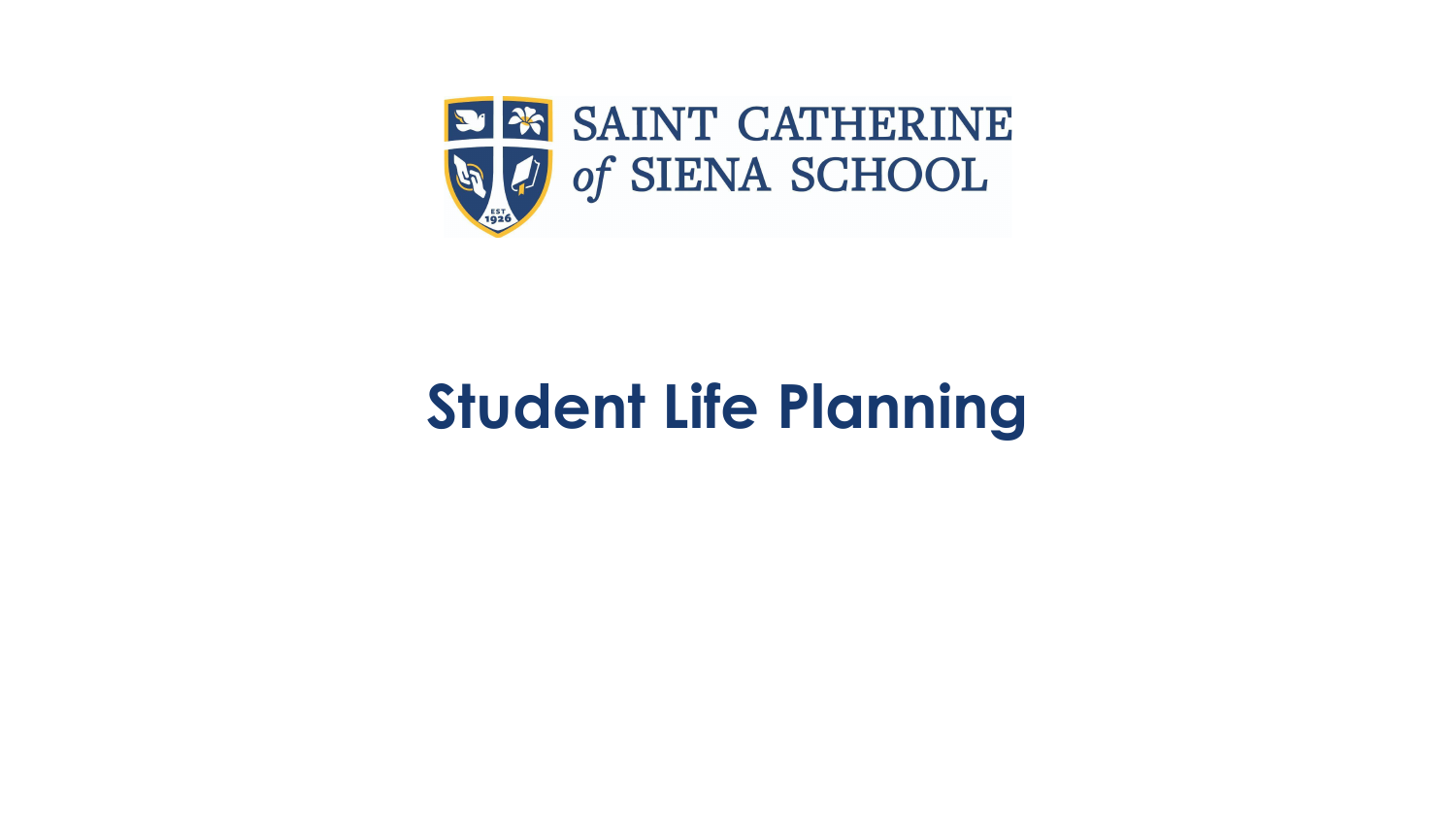**Increase extra- and co-curricular programs to support learning enrichment, faith and character formation, the arts, and community service. This should include consideration of partnerships with various Pro Life and pregnancy care organizations. (***See Catholic Identity Goal* **#1)**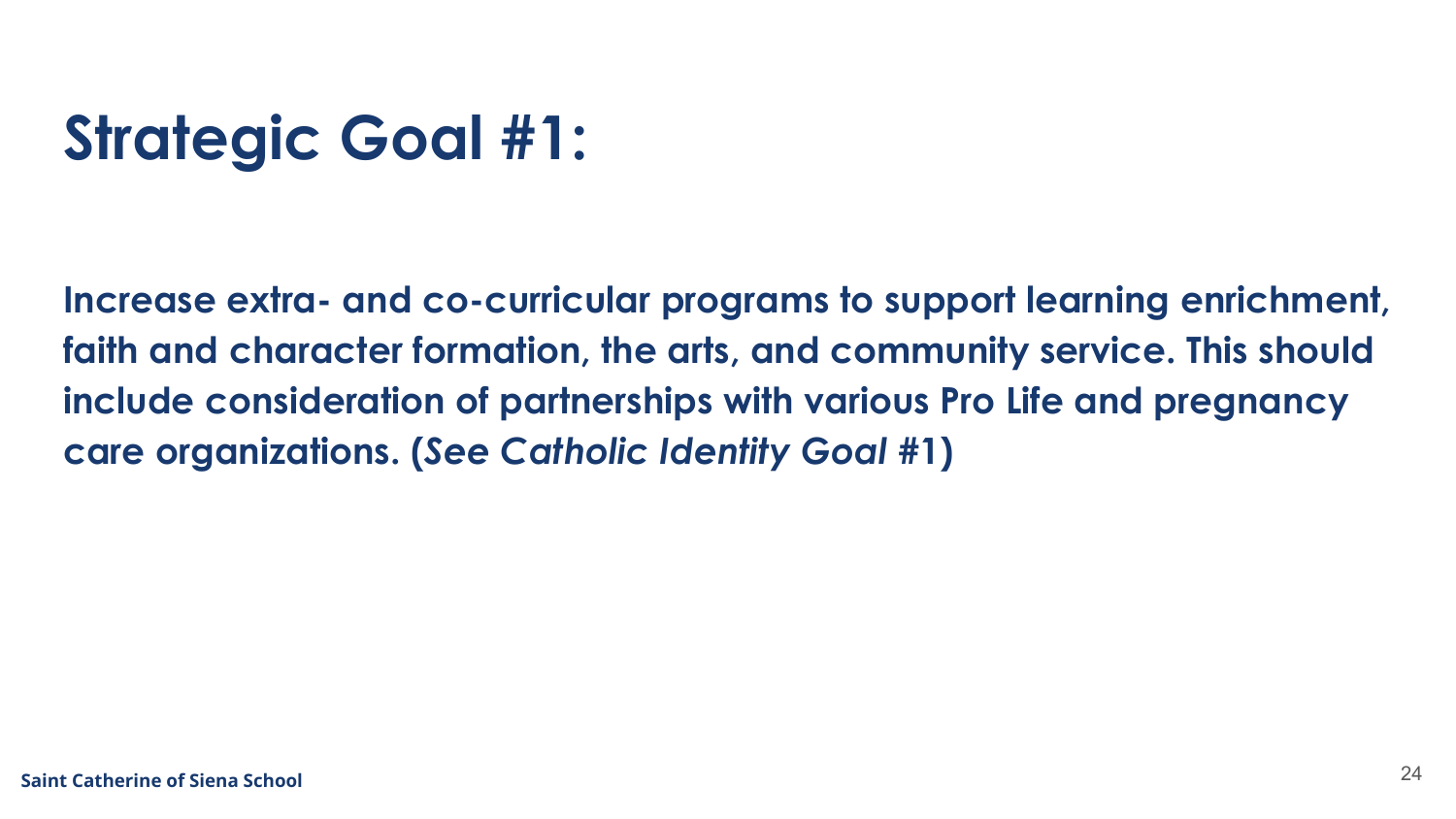- **● Initiative 1**:Engage faculty, staff, parents and students to explore opportunities for new extra- and co-curricular and enrichment activities.
- **Initiative 2:** Explore partnerships to strengthen community relationships and expand opportunities for students to develop and share their God-given talents within the greater Norwood community and area.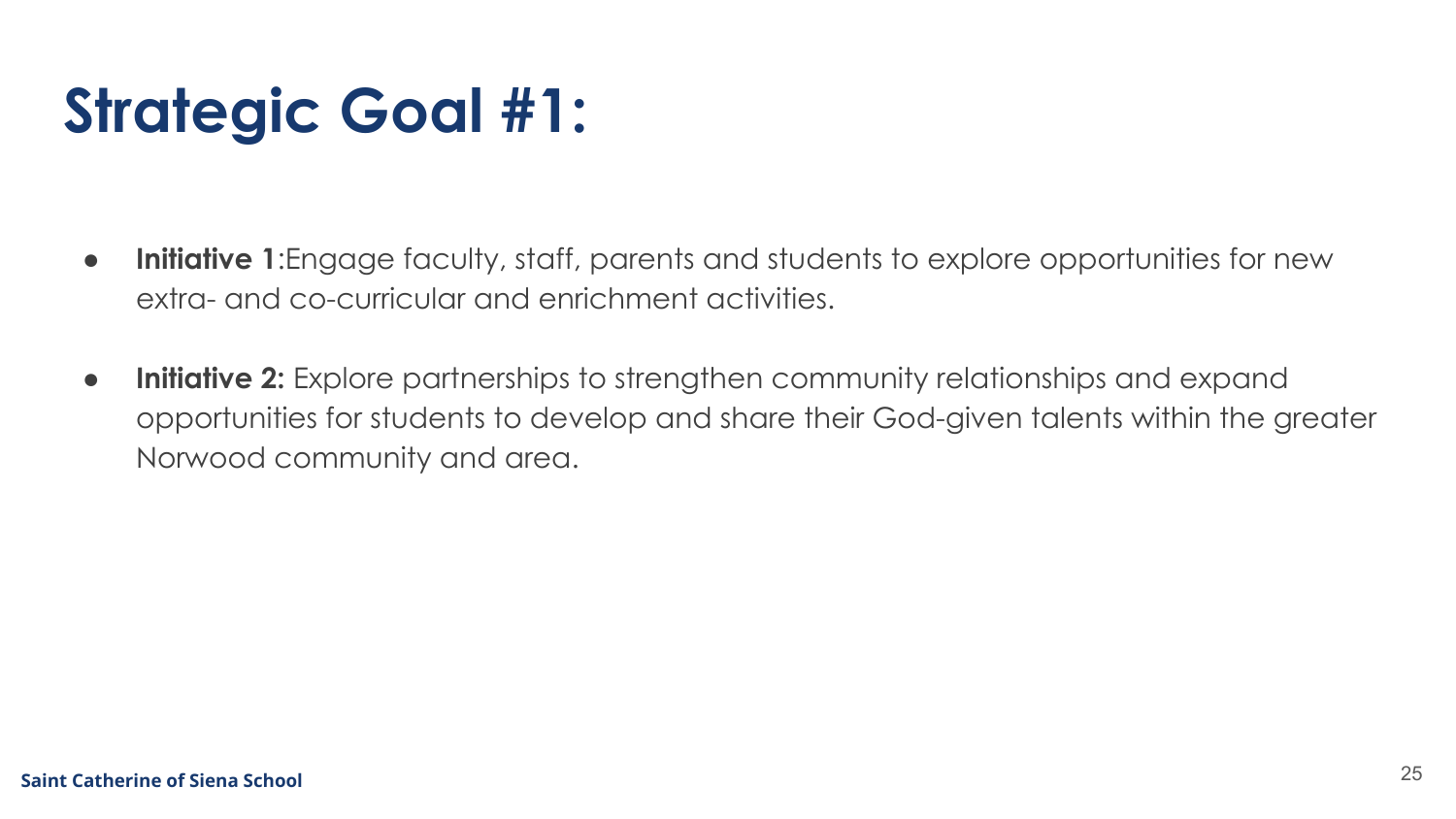**To foster greater knowledge, involvement and participation, improve communications between and among students, faculty and families.**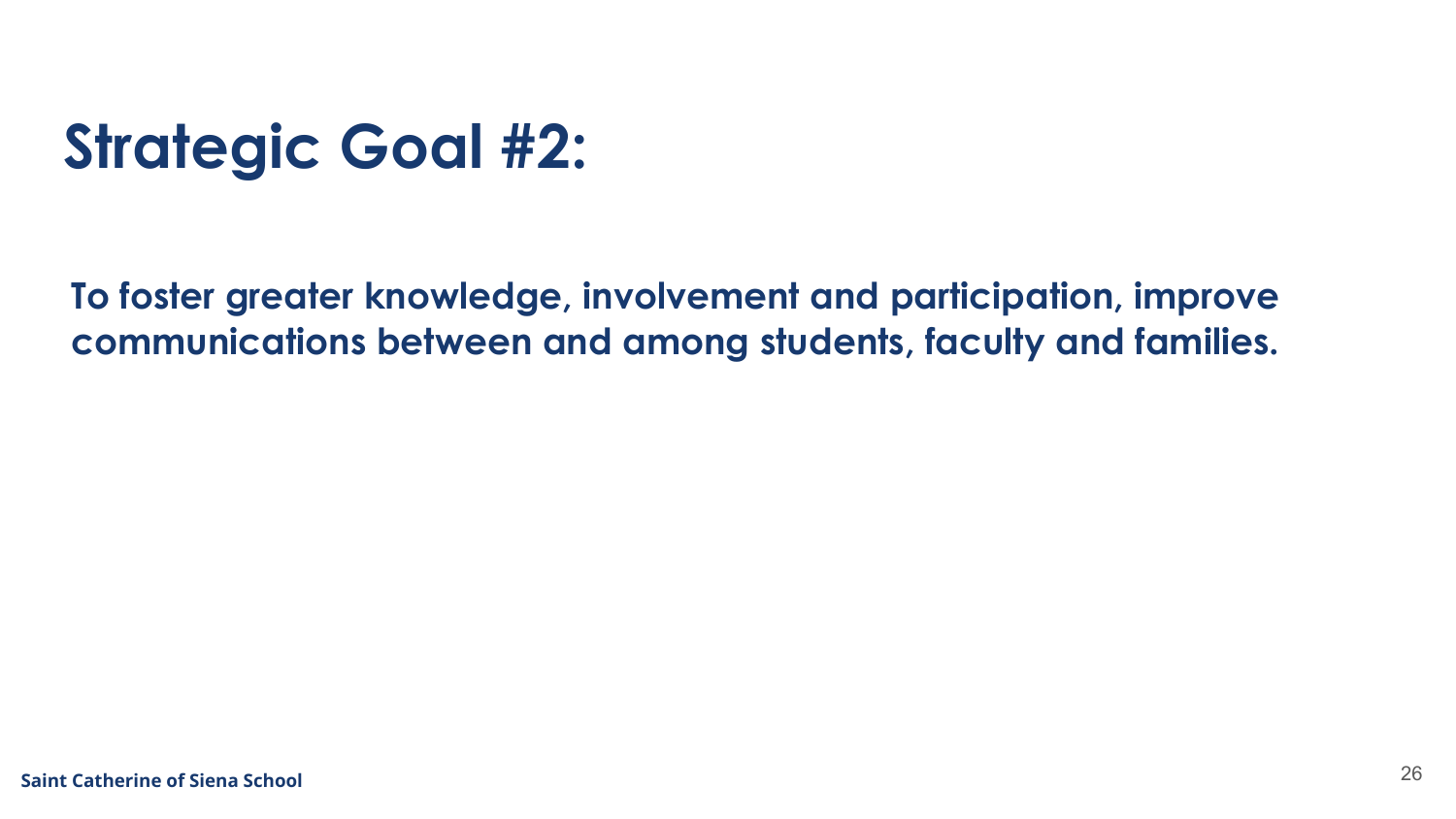- **● Initiative 1:** Provide school community with information regarding available service opportunities and religious activities. As part of a new student service club, consider establishing a student-supported outreach (publication, blog, etc.) that promotes upcoming service opportunities, projects, fundraising needs, and other related initiatives.
- **● Initiative 2:** Develop a process to follow up with students and families who are not involved in school activities to invite and encourage their participation.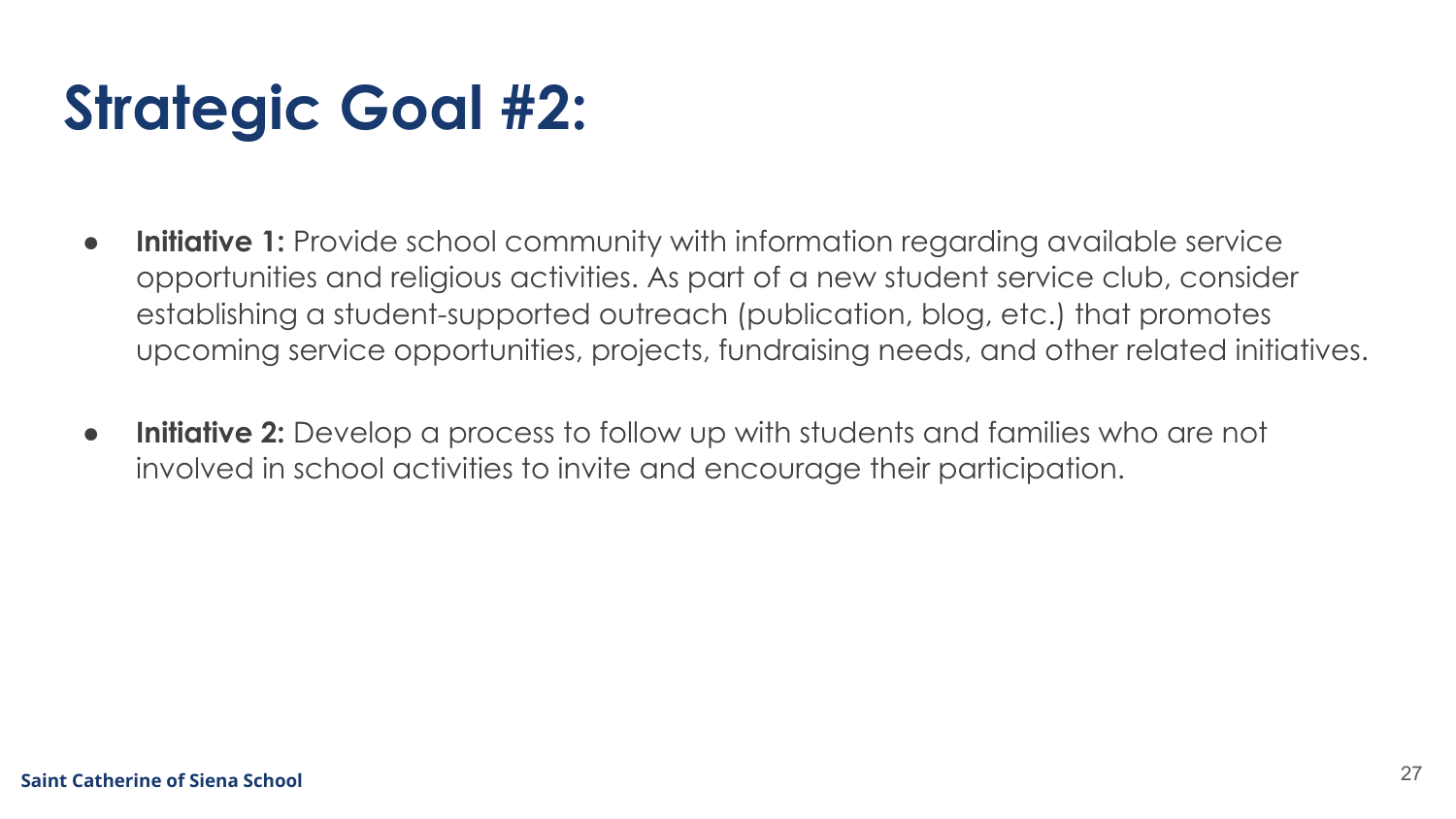

#### **Campus & Infrastructure Planning**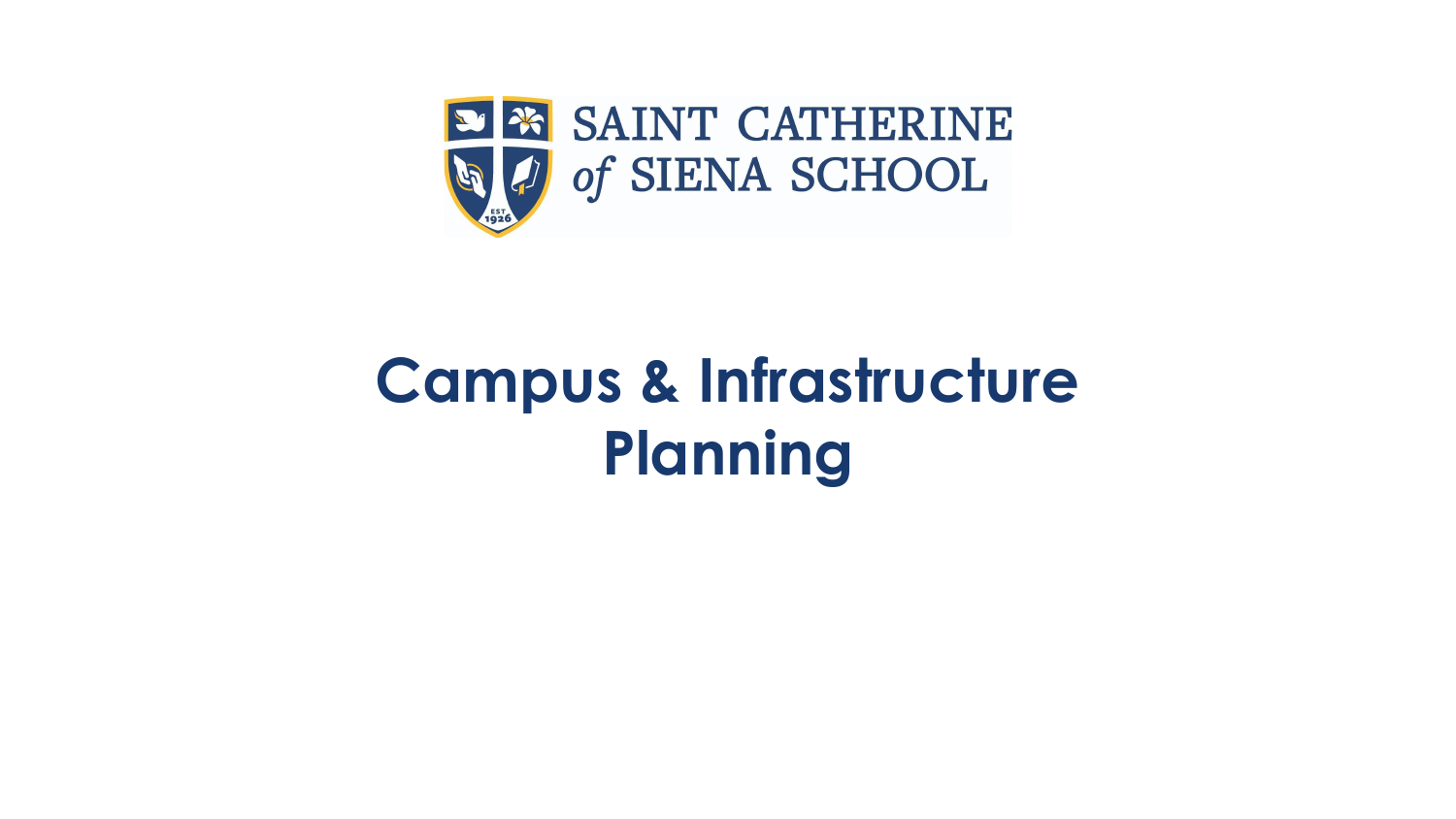**Develop a Campus Master Plan (infrastructure for general operations), aligned with the school's long-range strategic plan, that envisions priority capital needs and improvements to support current and future learning and operational needs of the school.**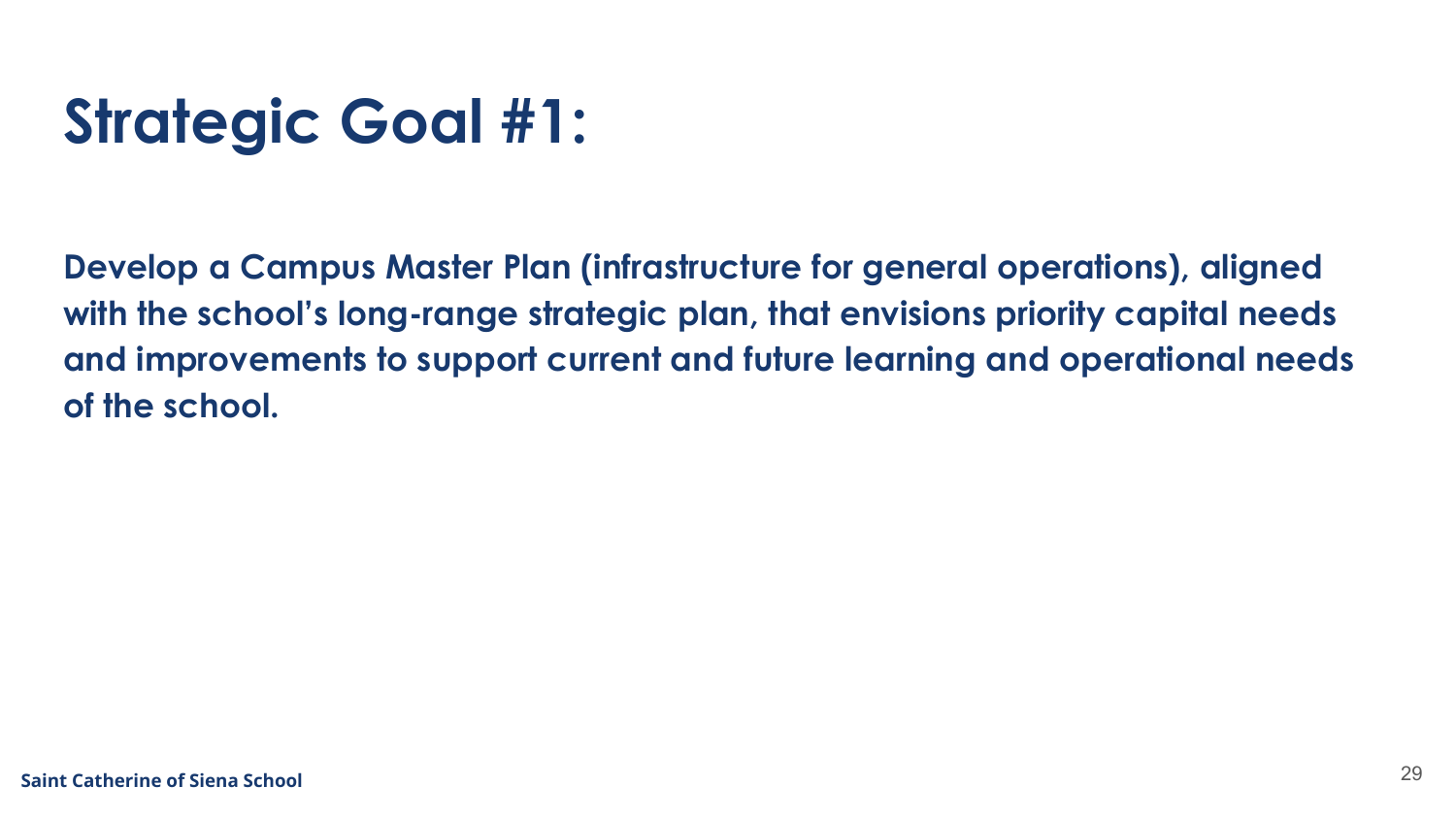- **● Initiative 1**: Review safety and security measures of the campus to determine any critical deficiencies and prioritize any needed improvements. The goal is to provide the safest possible learning environment for all students, faculty and staff.
- **● Initiative 2:** Evaluate the campus for needs aimed at creating a more aesthetically pleasing and welcoming environment, and to optimize space usage and functionality in support of an improved overall campus experience. Include considerations for "ideal enrollment" and potential classroom or other expansions.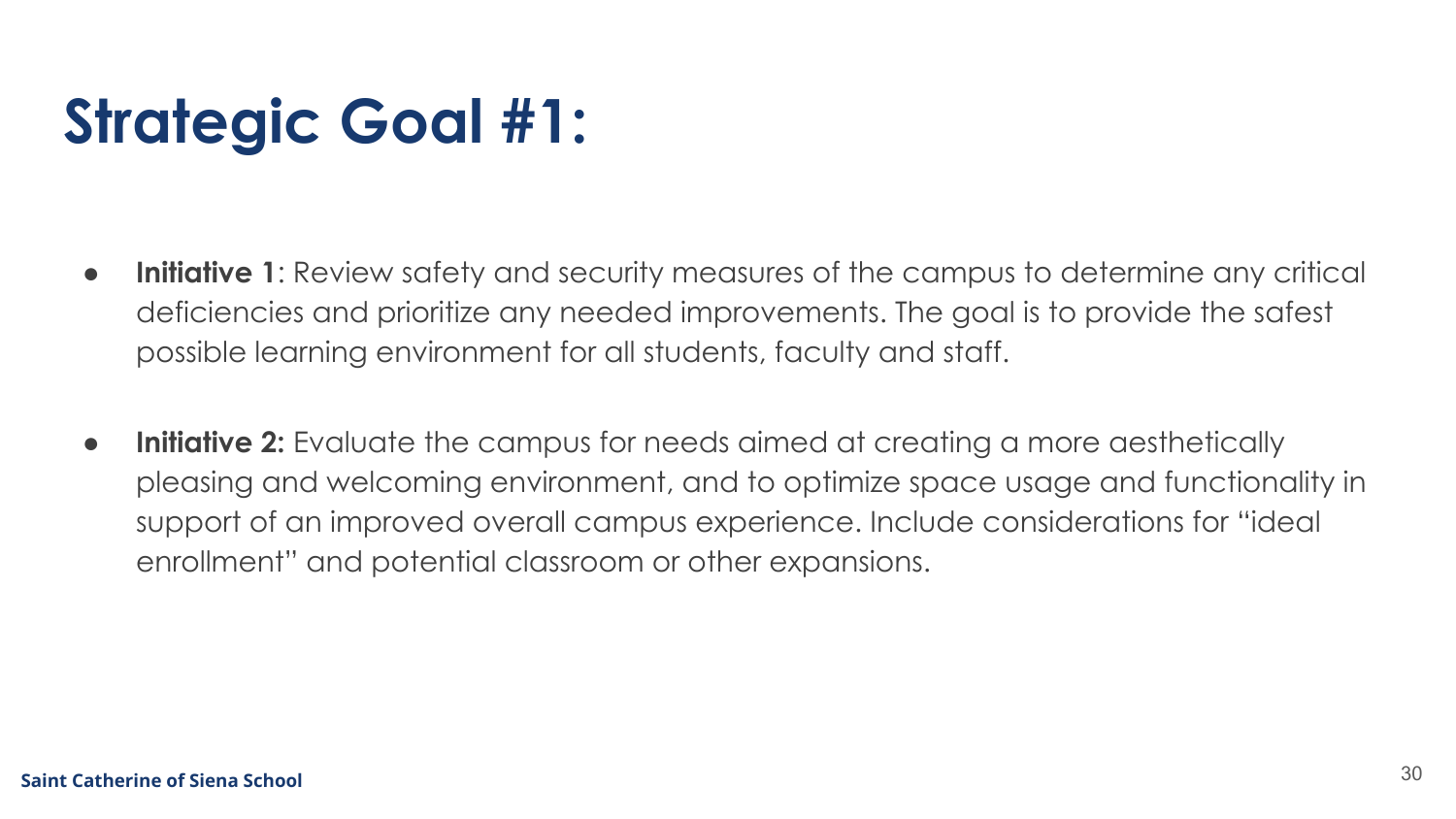- **●Initiative 3:** Review infrastructure systems and determine needs & life expectancy and efficiency. Identify issues before they become "emergency" status, and address any deficiencies in code compliance as part of capital improvements.
- Conduct review of MEP/FP (mechanical, electrical, plumbing, fire protection) systems for the following: Mechanical / HVAC capabilities to ensure optimal air quality and conditioning requirements.
- Electrical to confirm adequate power to support the building systems
- Plumbing for general conformance with modern codes, or opportunities for cost-saving improvements or better experience.
- Fire Protection (Alarm/Sprinkler) for adequate coverage, building code compliance.
- Security and safety monitoring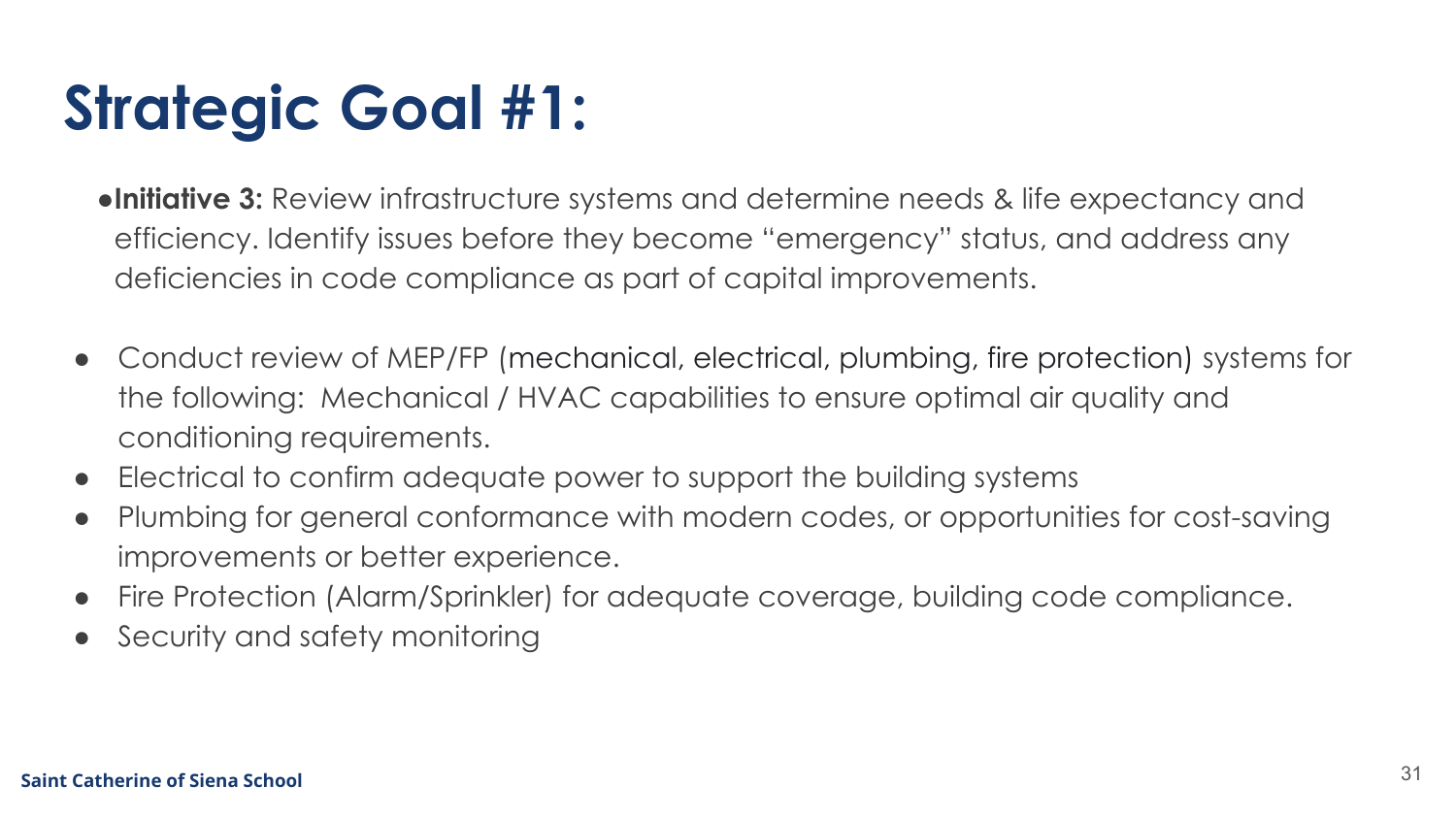- **● Initiative 4:** Evaluate and incorporate, wherever possible, sustainable & green practices into recommendations of the campus plan assessment. These will provide for longer life cycles of new equipment while potentially reducing annual electric and maintenance costs. Explore the implementation of a school-wide Recycling Program.
- **● Initiative 5:** Develop a prioritized capital outlay projects list and sequencing, taking into account the programmatic and operational needs of the school moving forward.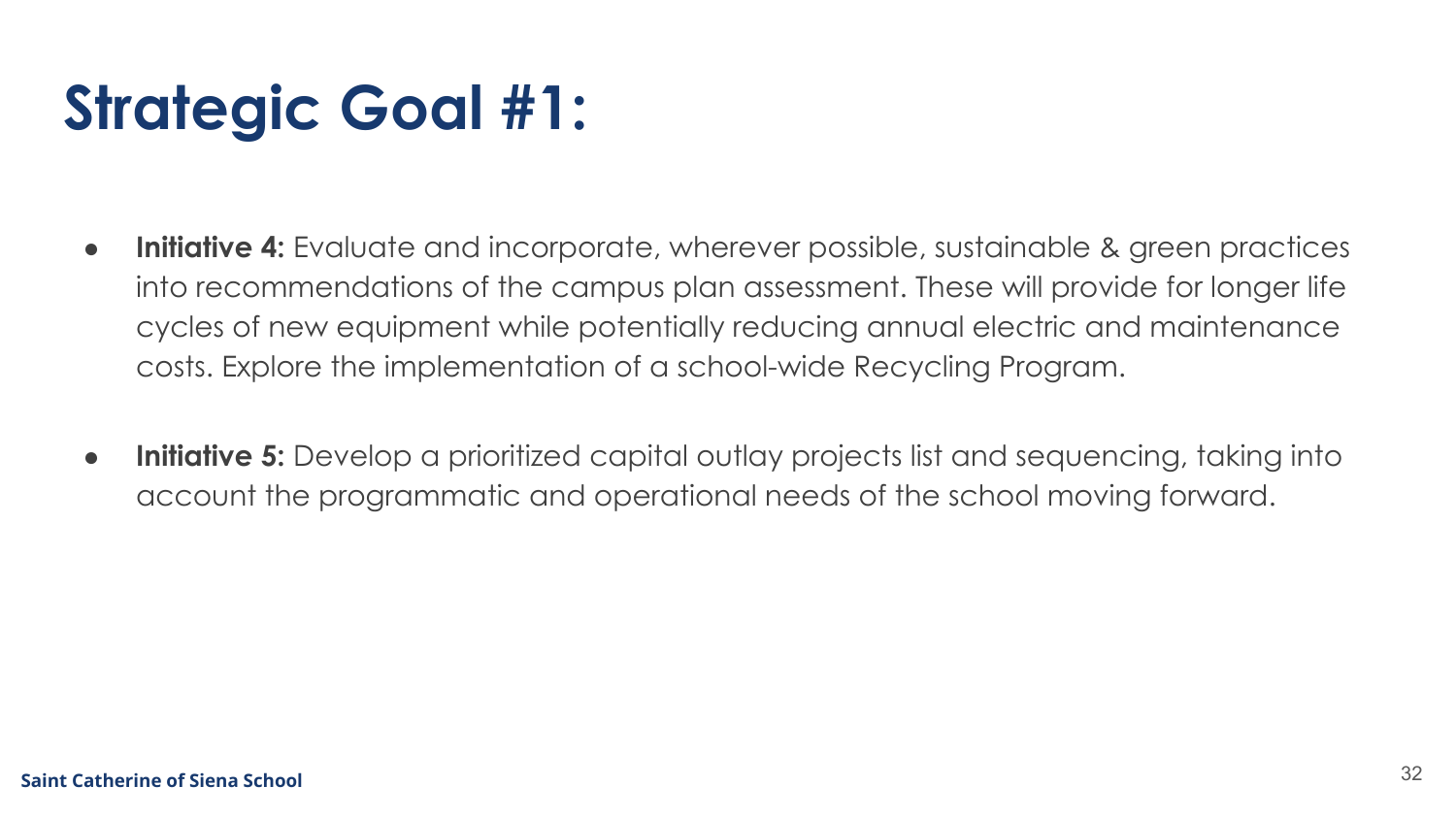**Technology Improvements: Create a Master Plan for Technology to support both existing teaching needs and anticipated growth and expansion of the computer science & technology curriculum.**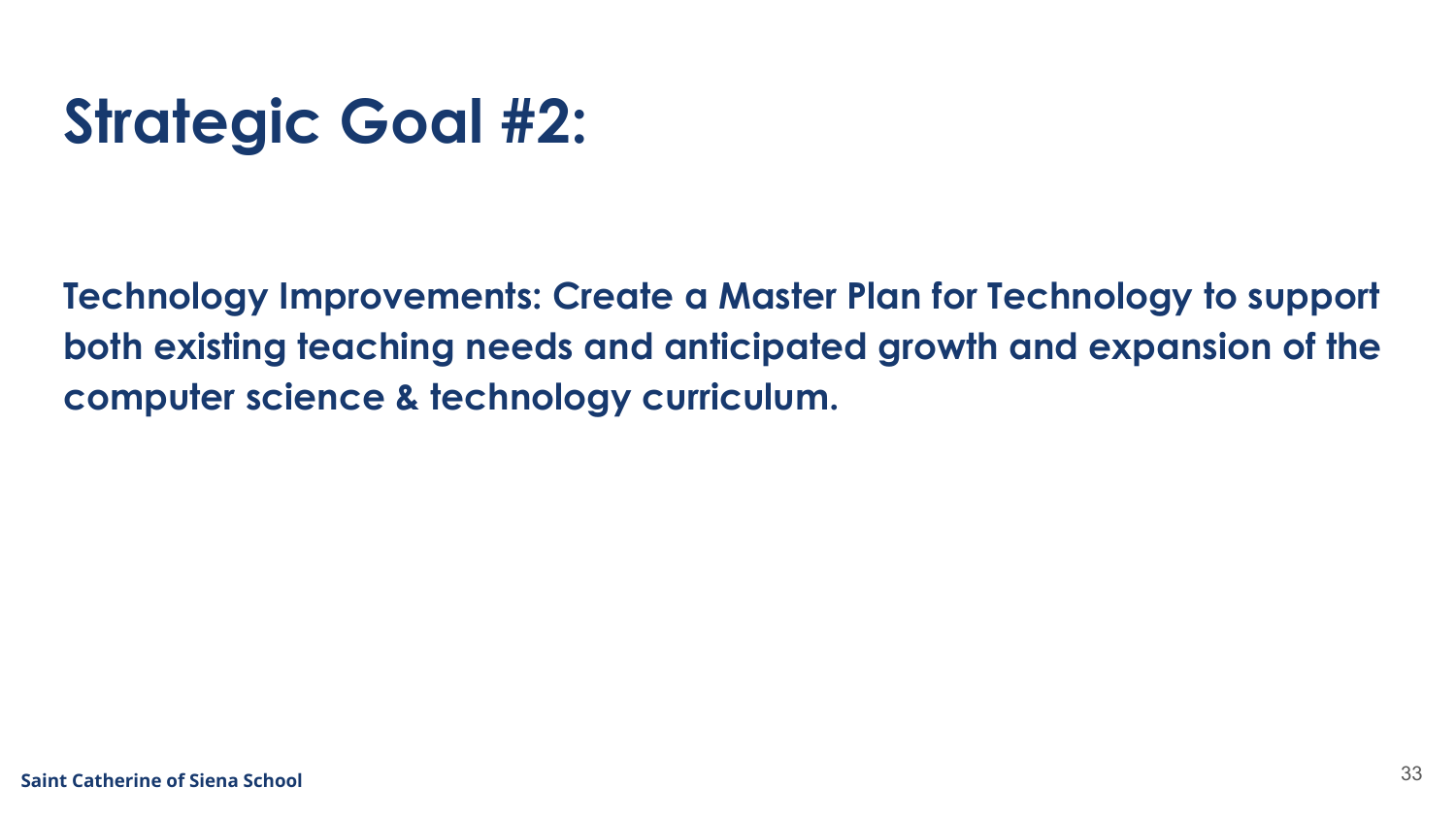- **● Initiative 1:** Evaluate existing technology infrastructure such as proper cabling and switches, internet service providers, back-up systems, etc. with a focus on growth and flexibility for change.
- **● Initiative 2:** Determine required investments to support the curriculum and learning goals, as well as future growth of technology and computer science as a new class subject.
- **● Initiative 3:** Create a system to support and effect technology upgrades as needed using old hardware. Develop annual investment budgets to provide new hardware at the end of life cycle.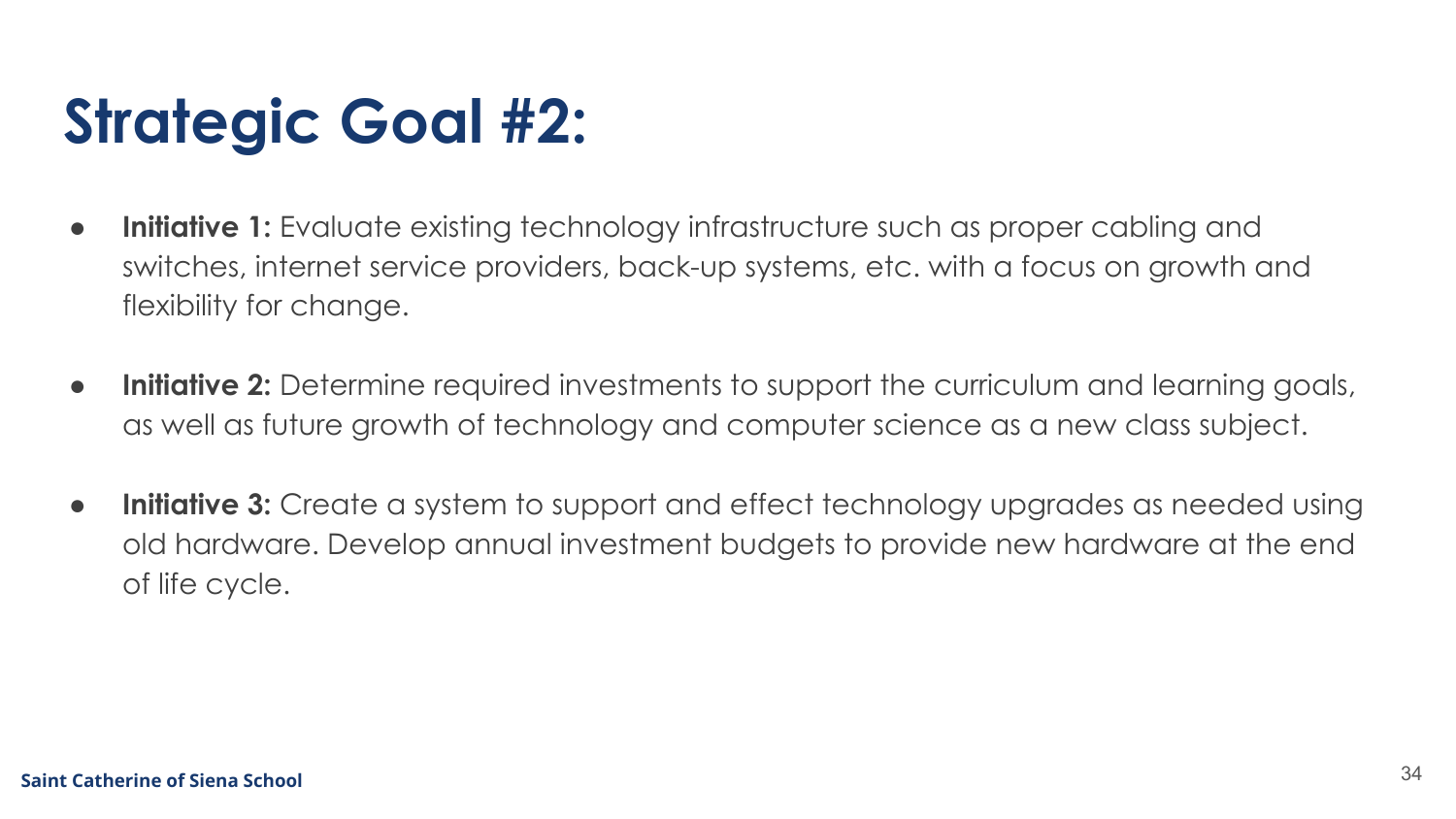

#### **Institutional Stewardship and Governance**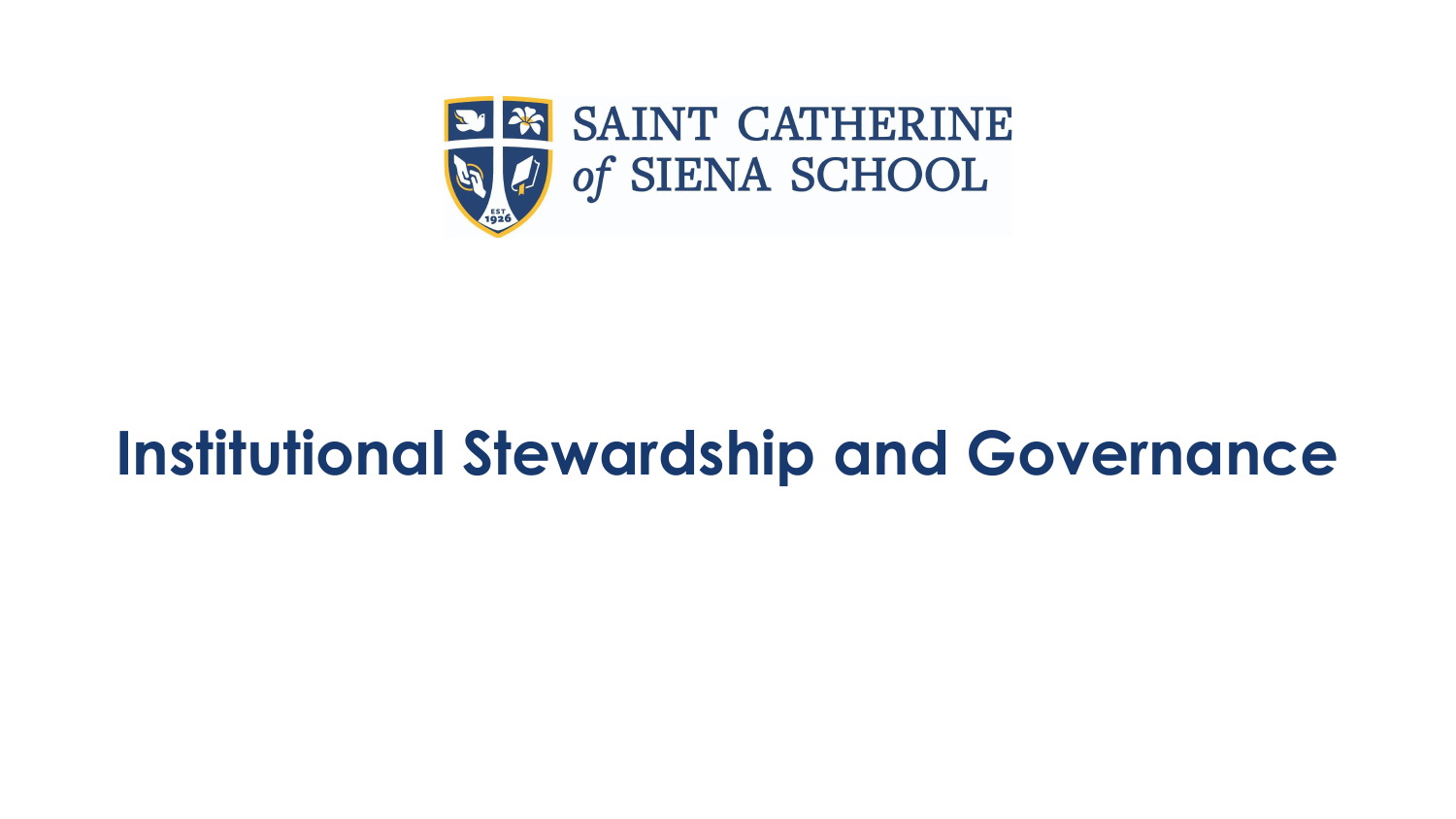**Create a Mission Formation Committee to review, and as needed, to revise or rewrite our school mission statement.**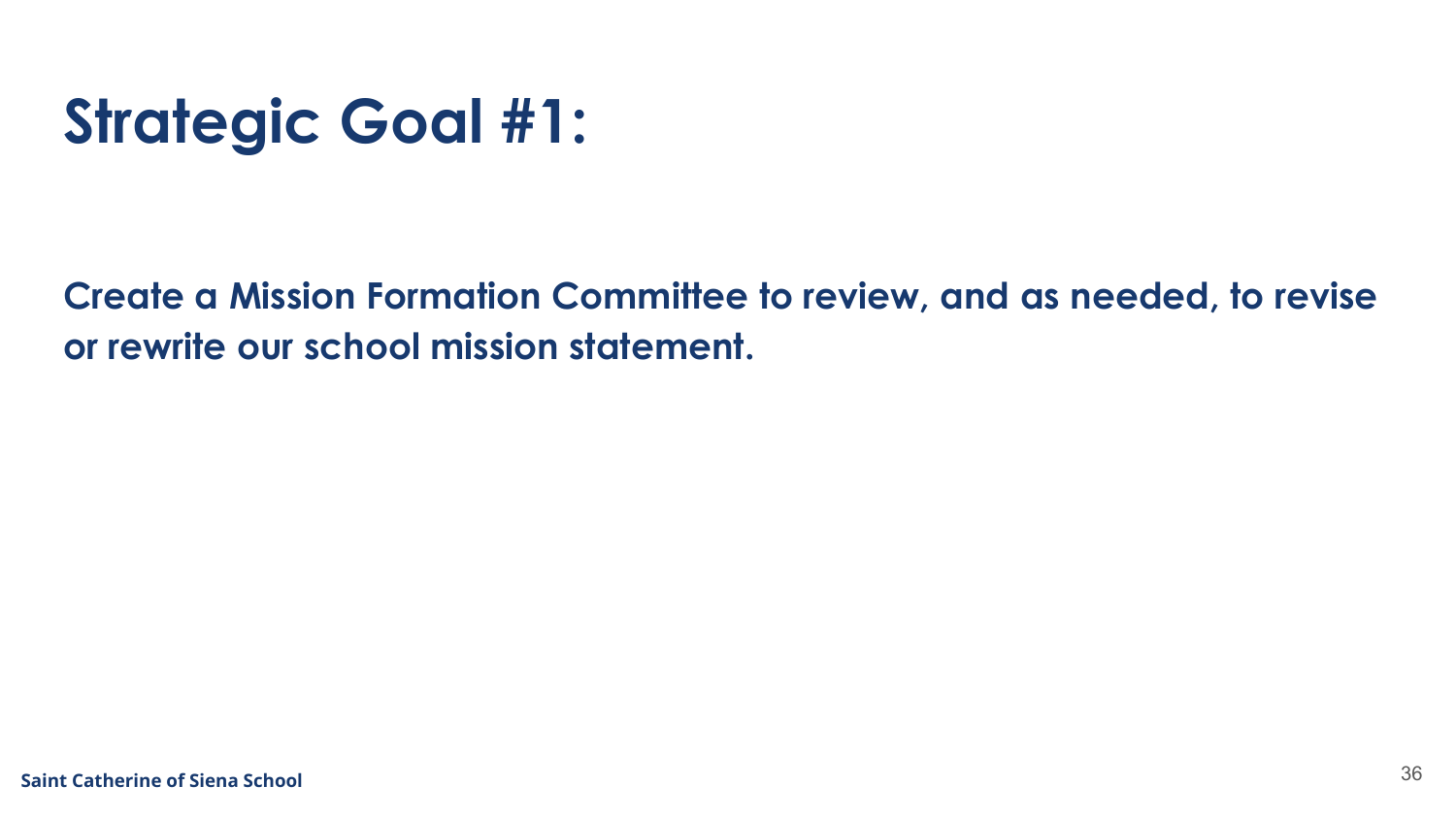- **• Initiative 1:** Through increased communication and education throughout the school community, foster a greater understanding of and appreciation for the SCS Mission Statement.
- **• Initiative 2:** Acknowledge and celebrate staff and students who demonstrate "living the mission" on a regular basis.
- **• Initiative 3:** Survey constituents for knowledge of and exposure to the mission.
- **• Initiative 4:** Educate students to know, understand, and support our mission.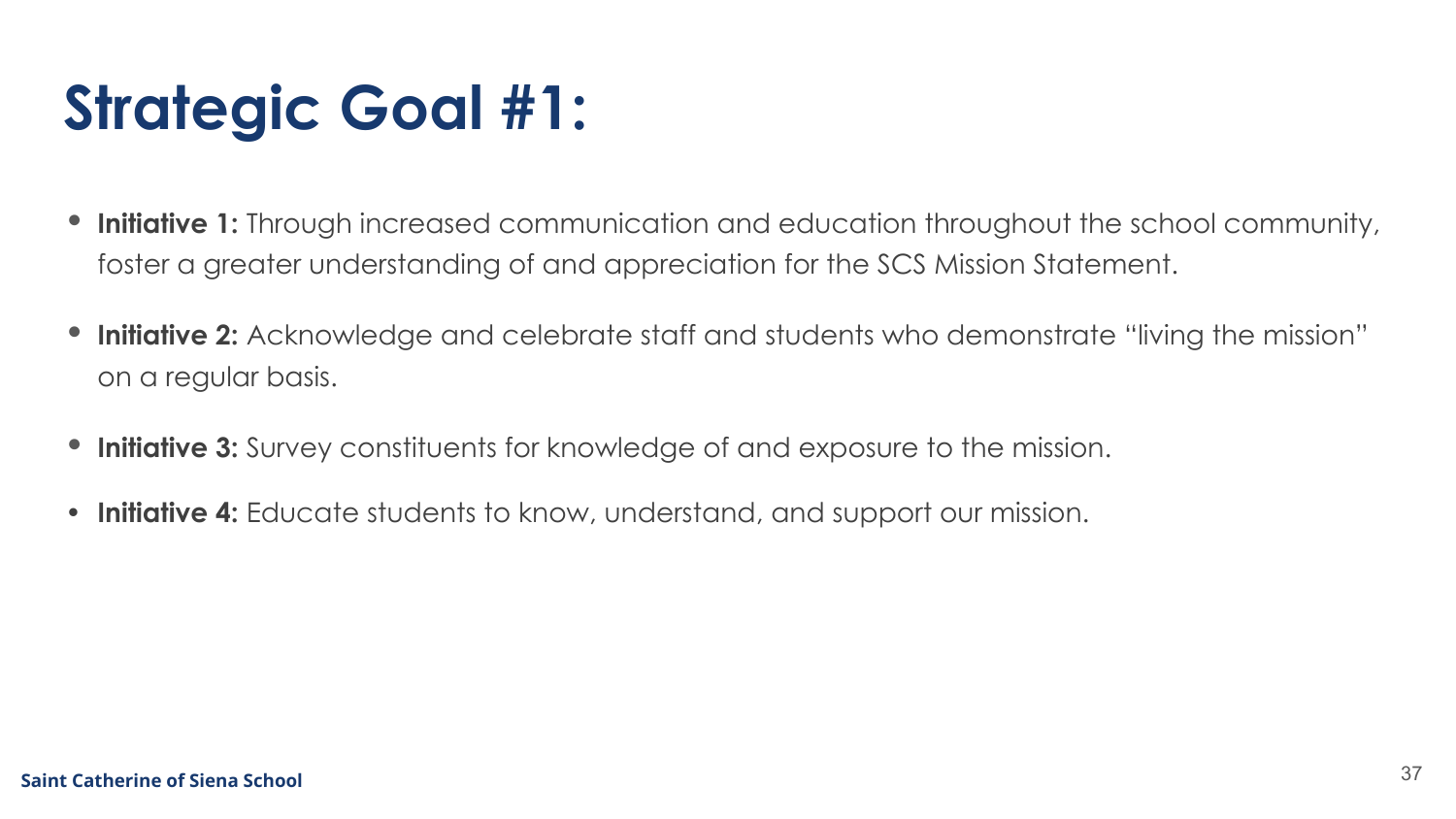**Develop and support a renewed Advisory Board model that upholds best practices in Catholic school governance, attracts and develops a highly effective Board to serve as a vital asset to school leadership, and advances the mission of SCS.**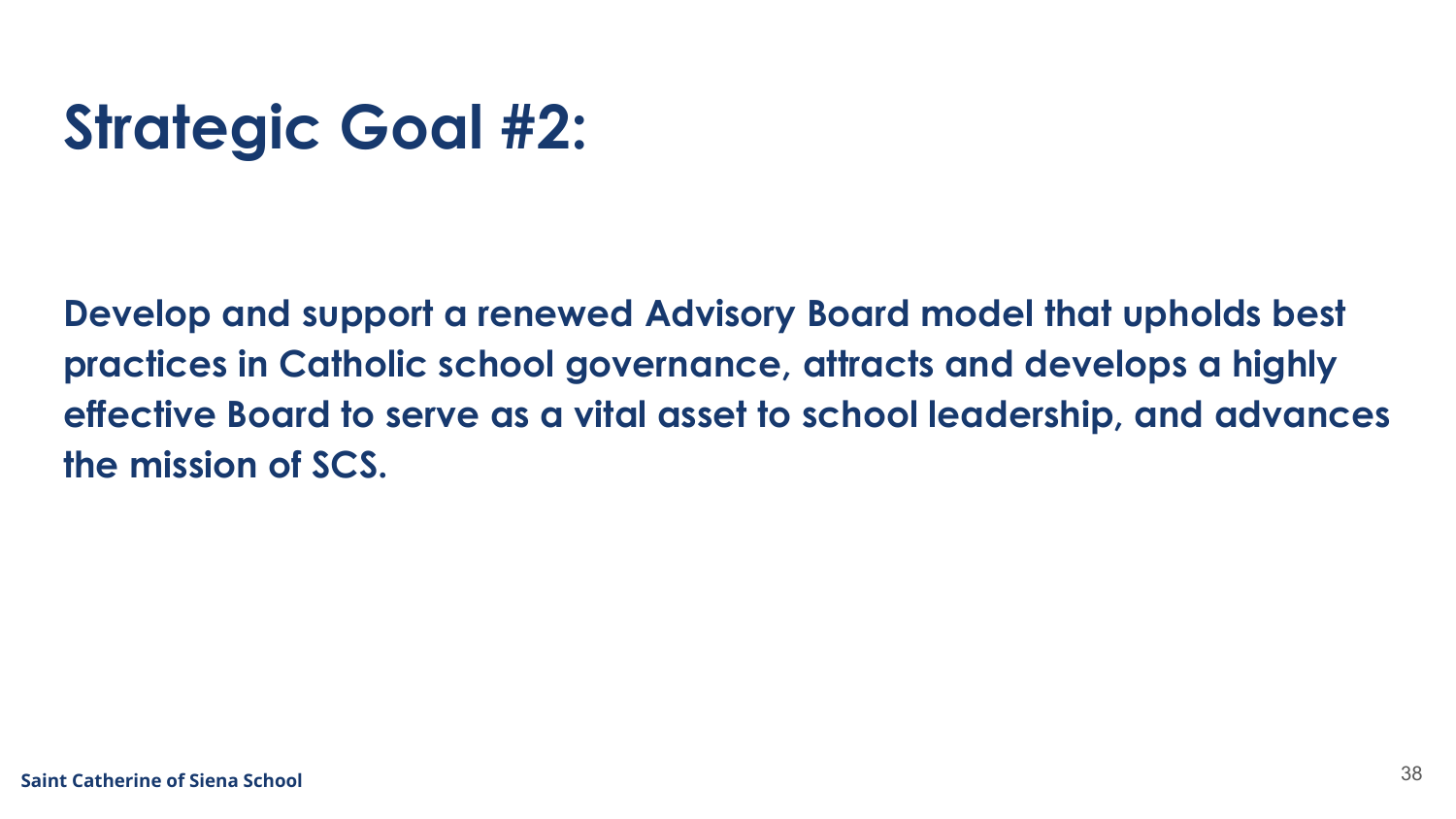- **● Initiative 1:** Define the purpose, roles, and responsibilities of the School Advisory Board including:
	- a) Review and update the Advisory Board's bylaws;
	- b) Develop a clear plan for board member recruitment and transition planning;
	- c) Create a nominating committee to identify new board members with the necessary qualities and commitment; provide clear expectations of responsibilities and expectations;
	- d) Have the Administration provide the Advisory Board with information and/or training on best practices of Catholic school boards and governance.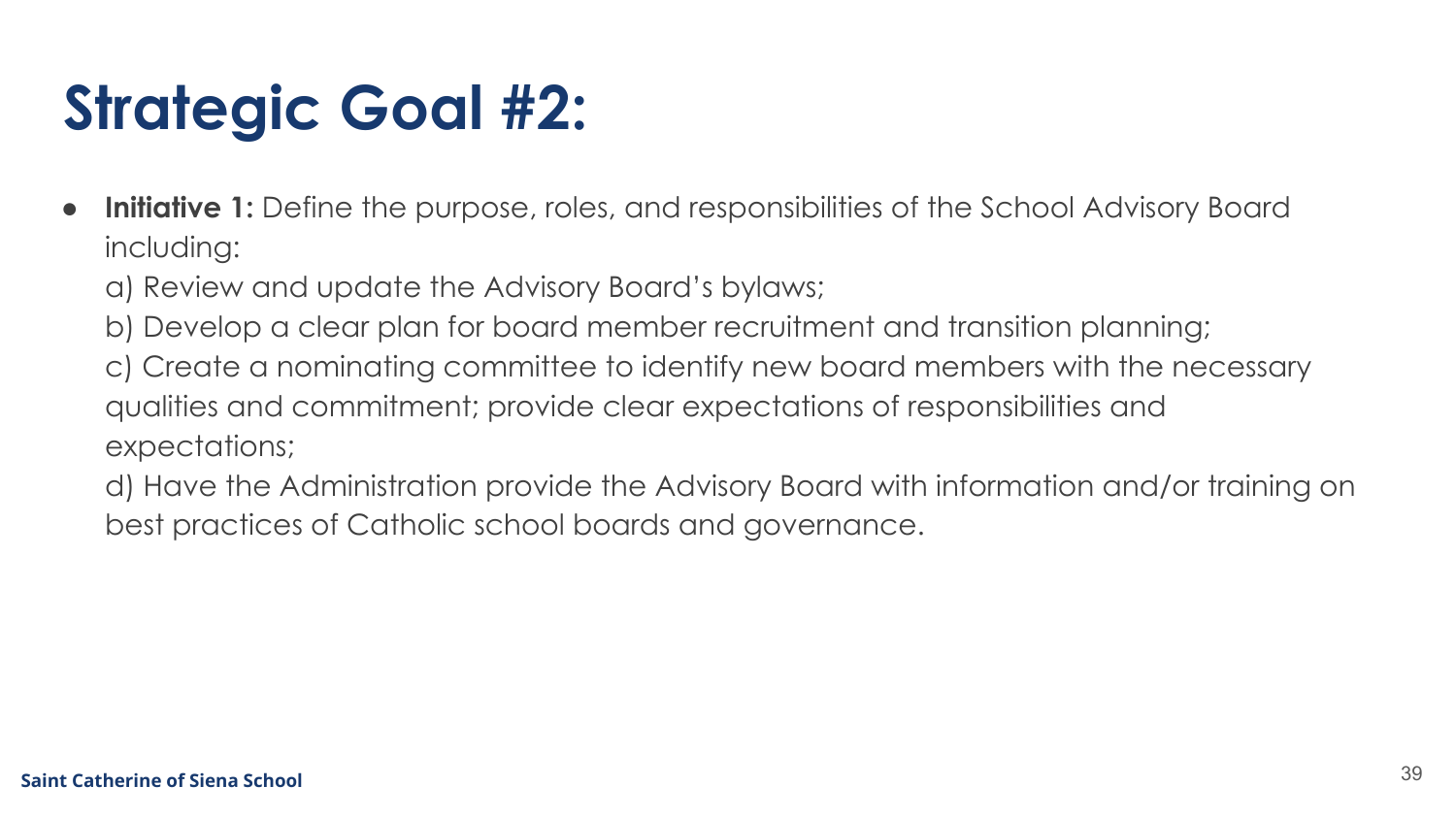- **● Initiative 2:** Improve the quality and frequency of communication about the Board's purpose, goals, and activities to the SCS community.
- **● Initiative 3:** Form a Board-directed Strategic Plan Implementation Committee to oversee the ongoing management, progress, assessment, and reporting of the Plan throughout the year.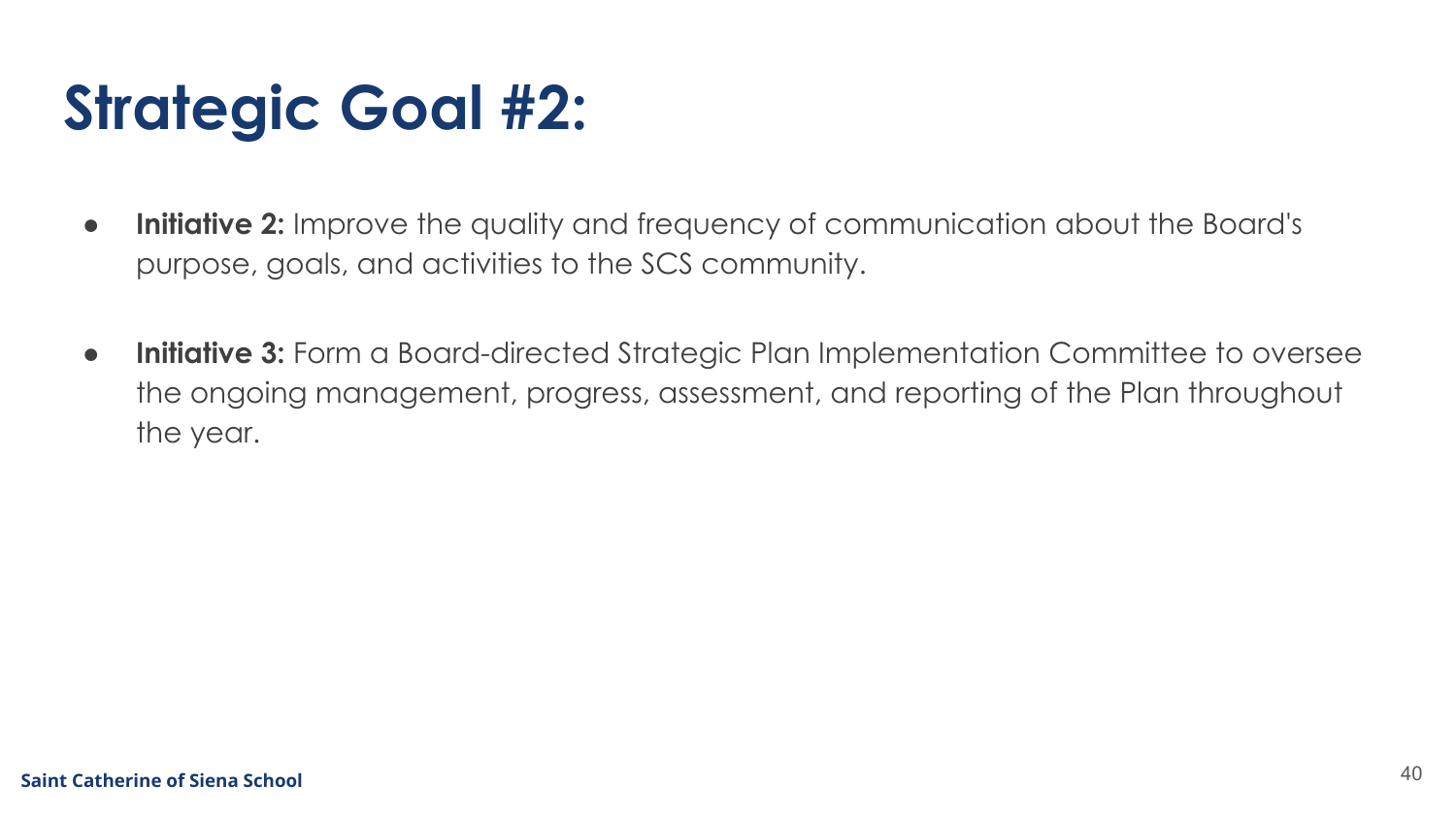**Strengthen our ability to attract, retain, and support a thriving community of employees who successfully live and share the SCS mission.**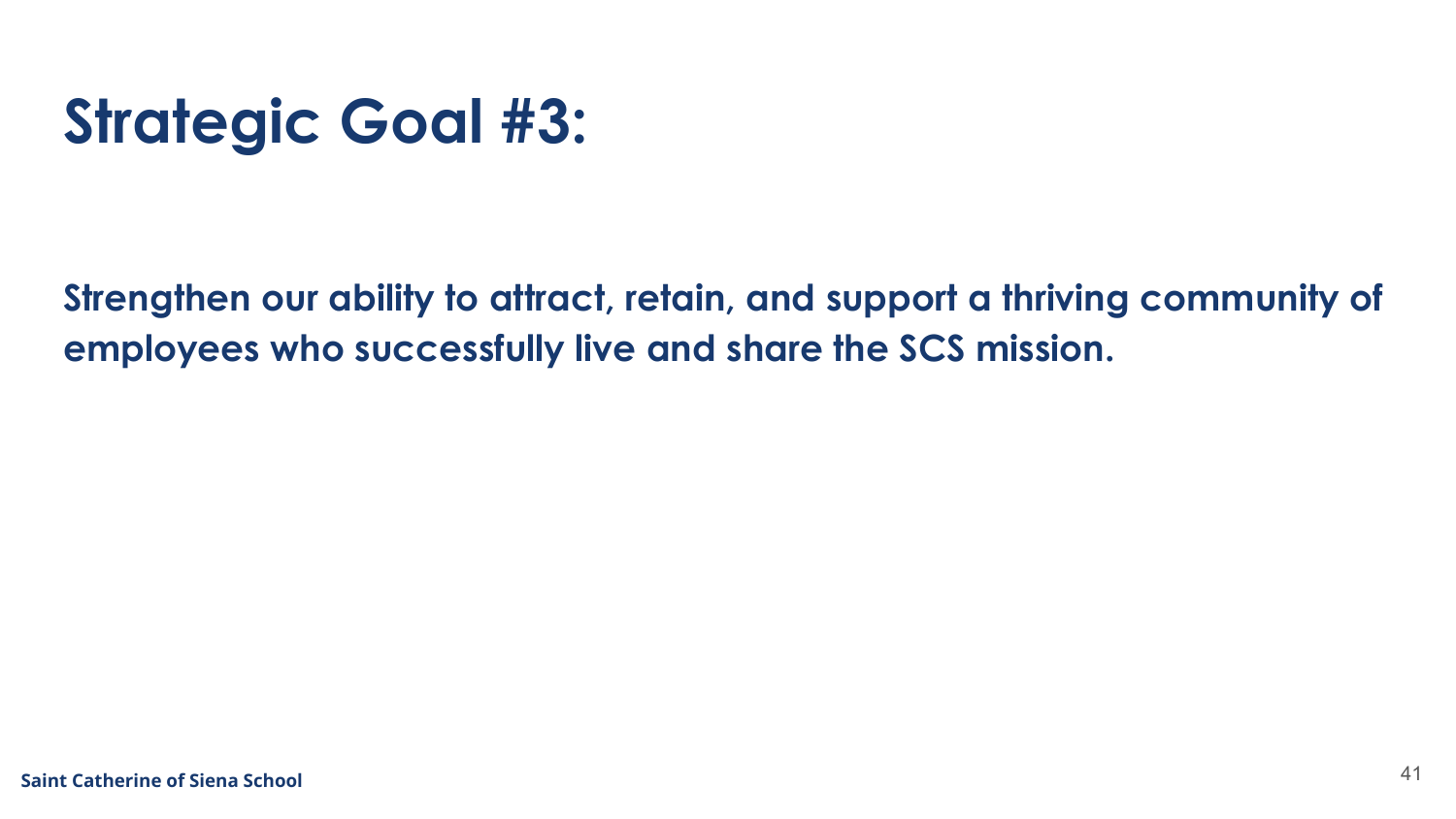- **● Initiative 1:** Examine options to enhance salary & benefits package to attract and retain qualified staff aligned with our mission.
- **● Initiative 2:** Provide opportunities for regular professional collaboration among teachers and staff, examining school scheduling, planning spaces, and other possible improvements.
- **● Initiative 3:** Develop regular opportunities for faculty professional development in areas related to the SCS academic curriculum, learning philosophy and goals, and overall integration of the school's mission. Collaborate with the Archdiocesan Catholic Schools Office for possible support.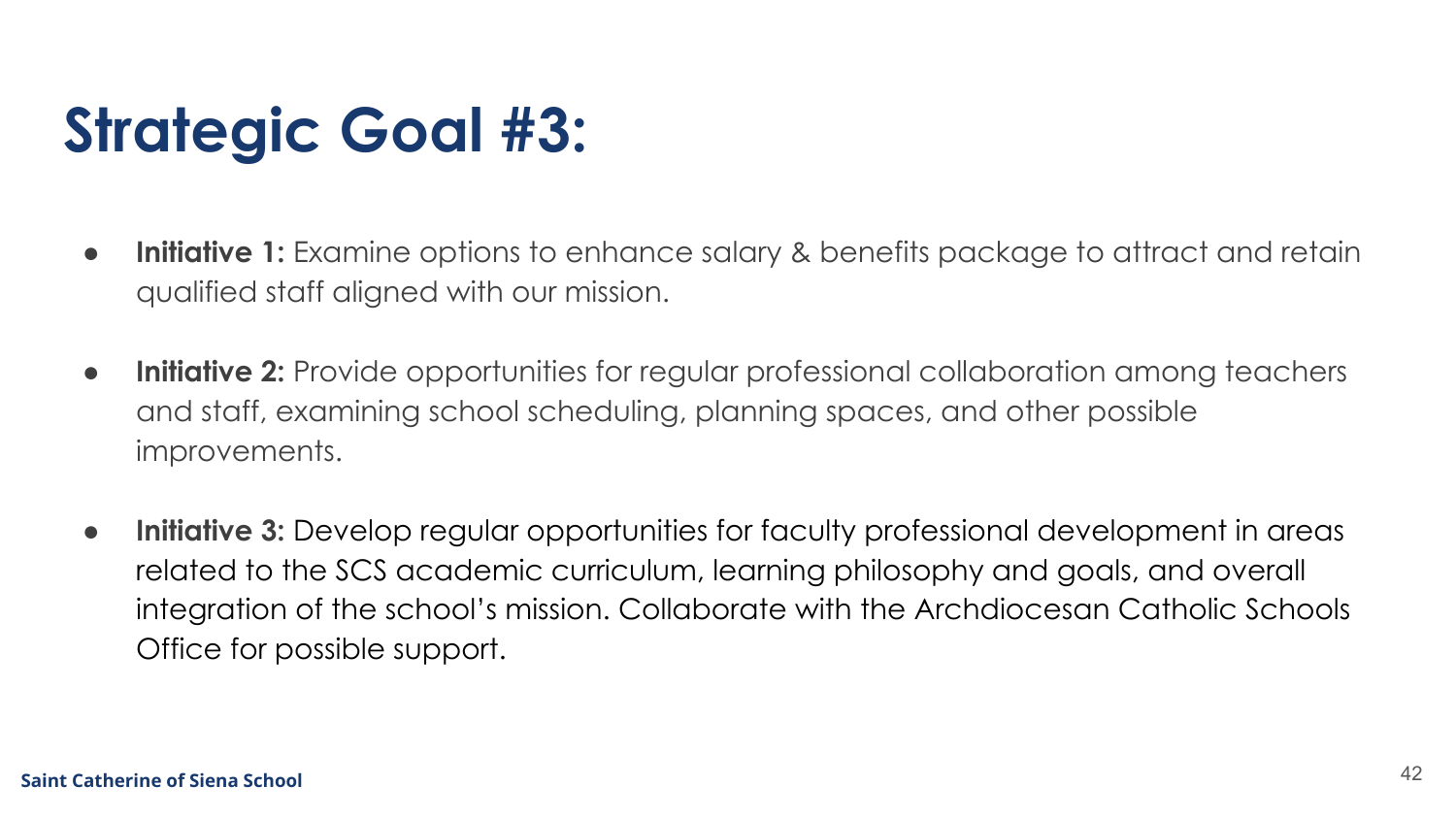**Secure our long-term financial stability through practices that ensure success in managing enrollments and institutional resources, growing philanthropic support, and advancing the visibility and reputation of the school.**